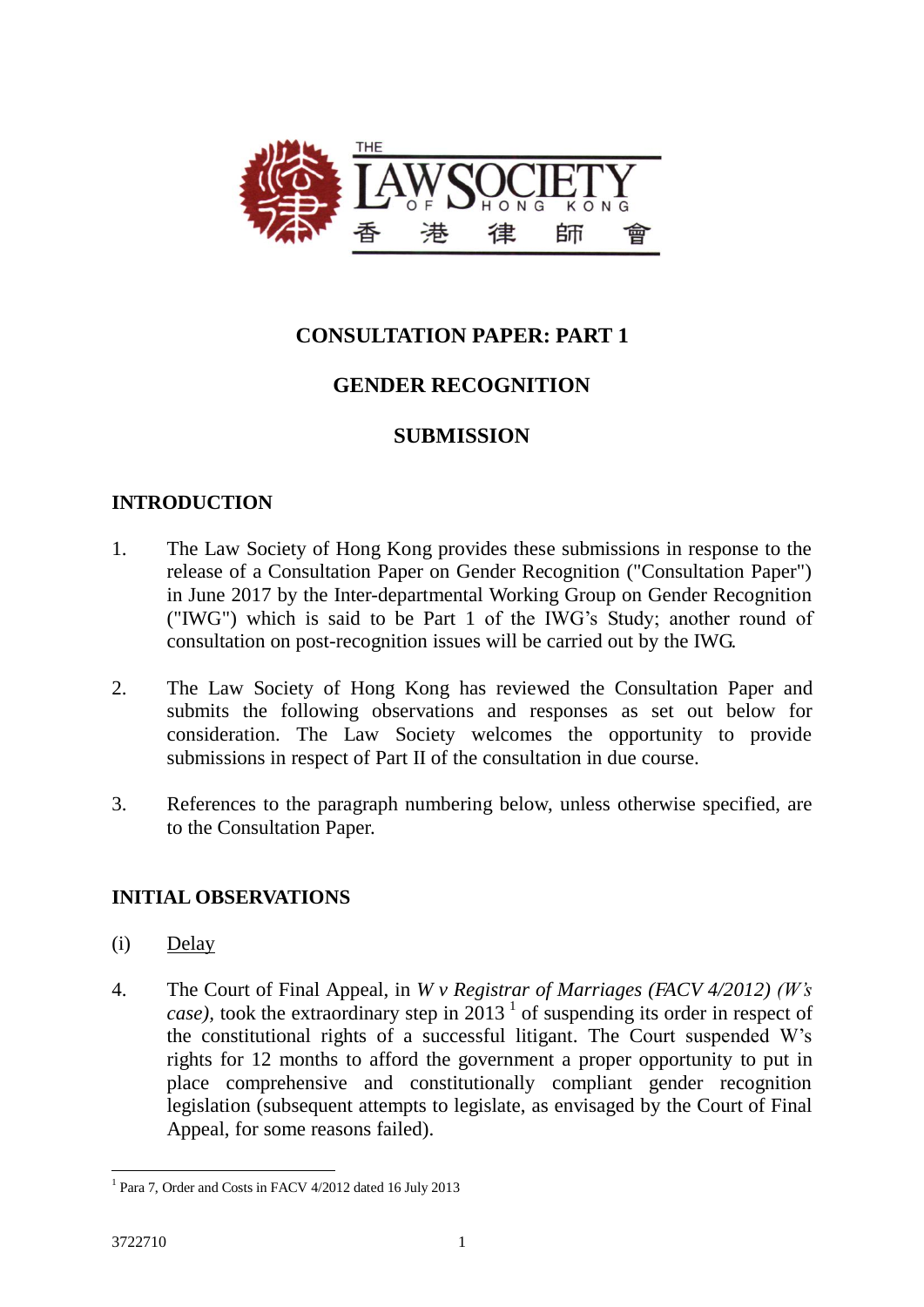- 5. We note the IWG was established in 2014 to conduct consultation. Public consultation only commenced however in June 2017, four years after the Court of Final Appeal's judgment. We further note that this is only Part 1 of the consultation.
- 6. We are concerned about the delay in the consultation process and consequent delay in the enactment of comprehensive and constitutionally compliant gender recognition legislation envisaged by the court despite the importance and urgency of the issue accorded by the court.

#### (ii) The importance of due deference to and compliance with human rights principles and obligations

- 7. We consider that human rights principles and standards should be given first and paramount consideration in the consultation exercise and not simply taken to be one factor to be taken into account and accorded the same weight as for instance societal consensus.
	- (a) Due and paramount deference must be accorded human rights obligations enshrined in our Basic Law, the Bill of Rights (incorporating into Hong Kong law the rights enshrined in the ICCPR), our treaty obligations under the Convention against Torture and Other Cruel Inhumane or Degrading Treatment of Punishment as well as international human rights standards.
	- (b) The United Nations Office of the High Commissioner for Human Rights recently re-affirmed in 2015 the international human rights position in regards to rights enjoyed by transgender people:

"Application of international human rights law is guided by the fundamental principles of universality, equality and nondiscrimination. **All human beings, irrespective of their** sexual orientation and **gender identity, are entitled to enjoy the protection of international human rights law with respect to the rights to life, security of person and privacy, to freedom from torture and ill-treatment, discrimination** and arbitrary arrest and detention, and to freedom of expression, association and peaceful assembly, and all other civil, political, economic, social and cultural rights." (emphasis added)<sup>2</sup>

(c) These comments echo the applicability of international human rights obligations concerning the rights of transgendered persons as set out in the Yogyakarta Principles developed in  $2007<sup>3</sup>$ .

-

 $2$  Discrimination and Violence against individuals based on their sexual orientation and gender identity, Report of the Office of the United Nations High Commissioner for Human Rights, 4 May 2015, Paragraph 9

<sup>&</sup>lt;sup>3</sup> The Yogyakarta Principles 2007, <http://www.yogyakartaprinciples.org/principles-en/>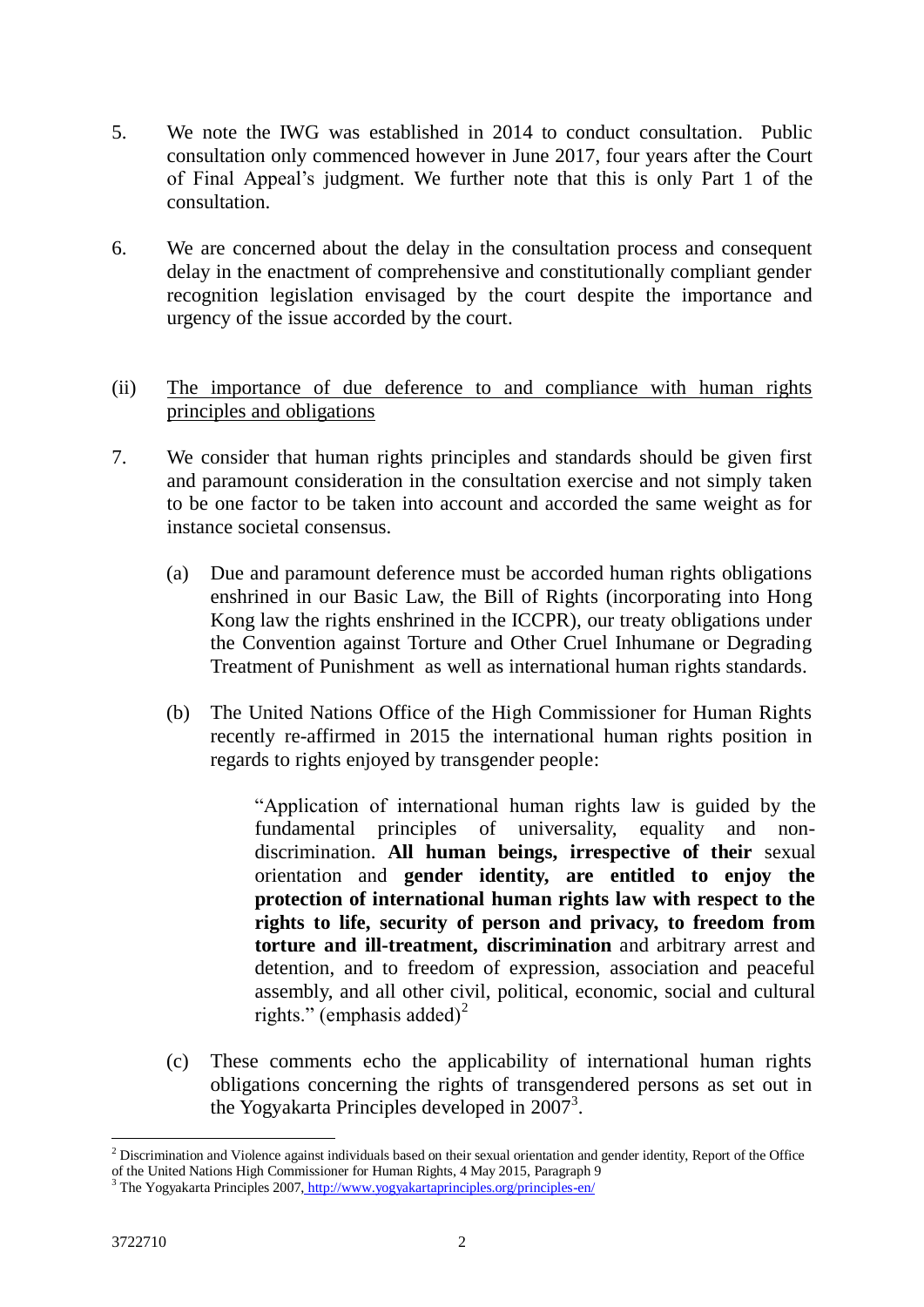- (d) There is therefore an overarching need for the gender identity issues considered in this consultation, to be viewed, through the lens of rights to dignity, self-determination and bodily integrity enjoyed by transgendered person.
- (iii) Terminology
- 8. For the purposes of these submissions we shall address the issues as applying to transgender persons rather than the narrower category of transgender persons identified as transsexuals.
- 9. We adopt the definition of transgender persons as defined by WPATH  $<sup>4</sup>$  as being</sup> 'individuals whose gender identity and/or expression of their gender differs from social norms related to their gender of birth'.
- 10. We accept that transgender persons include all who personally identify with a gender different to that accorded to them at birth. We further accept that transgender persons cover a wide spectrum including those who may be comfortable with their bodies (and therefore feel no need for body modification, surgery or hormone treatment) as well as those who seek to modify their bodies.
- 11. For the purpose of these submissions, we accept that transsexuals are those transgender persons who personally identify with a gender different to that accorded to them at birth and who seek to modify their bodies.
- 12. We consider it important that terminological distinctions are observed in order to avoid misunderstanding.

## **RESPONSES TO THE CONSULTATION QUESTIONS**

13. Our responses to the consultation questions are as follows.

*Issue 1:Whether a gender recognition scheme should be introduced in Hong Kong (see near paragraph 5.49 [of the Consultation Paper])*

*[The IWG] invite views from the public on whether a gender recognition scheme should be introduced in Hong Kong to enable a person to acquire a legally recognised gender other than his or her birth gender.*

-

 $4$  World Professional Association for Transgendered Health (2011) Standards of Care for the health of transsexual, Transgender, and Gender Nonconforming People ( seventh ed) [http://www.wpath.org/site\\_page.cfm?pk\\_association\\_webpage\\_menu=1351&pk\\_association\\_webpage=3926](http://www.wpath.org/site_page.cfm?pk_association_webpage_menu=1351&pk_association_webpage=3926)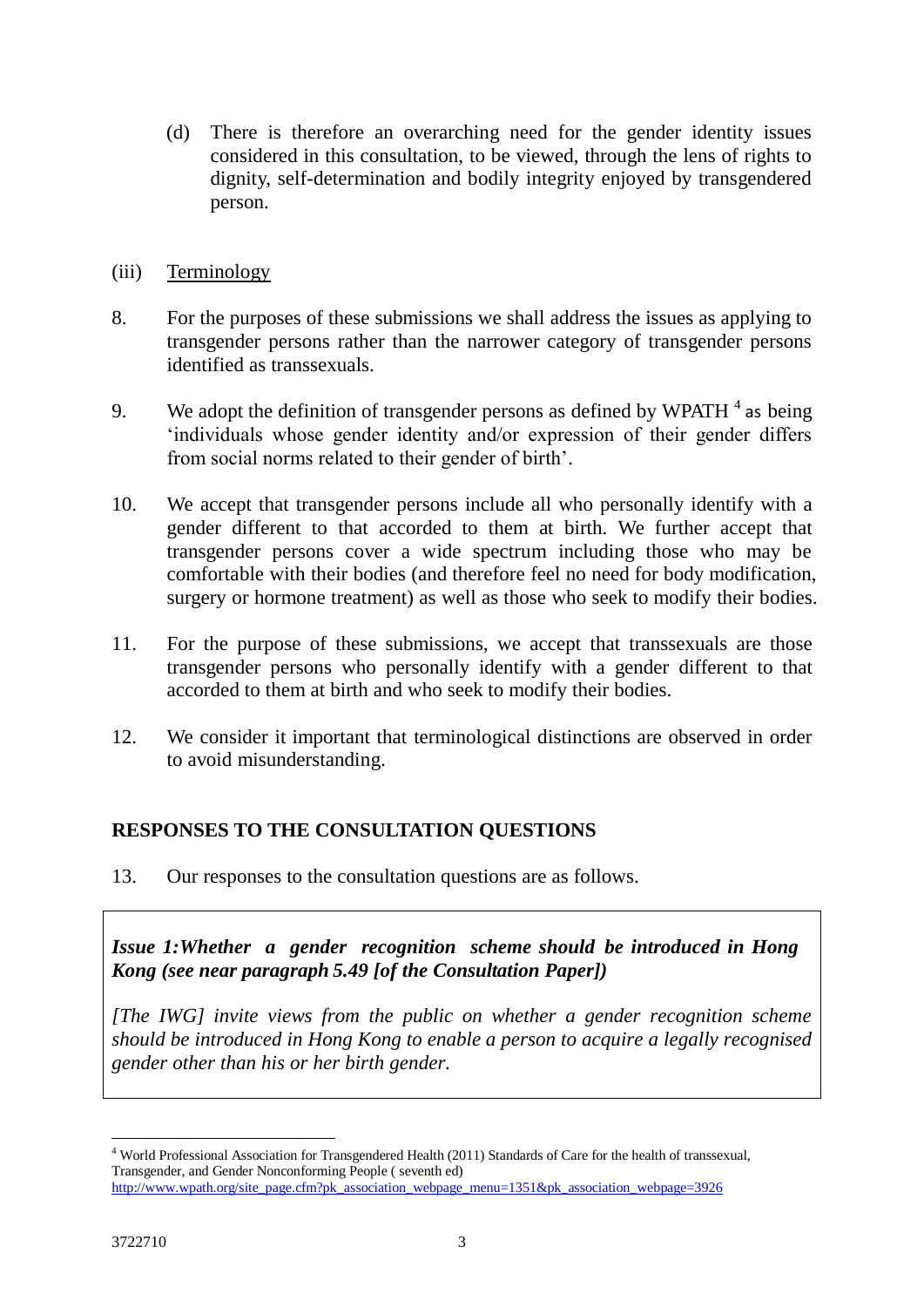#### 14. We say **"YES"**.

- 15. By way of preliminary observation we consider that in taking the extraordinary step of suspending W's constitutional rights (for 12 month) to allow the Government to enact comprehensive gender recognition legislation, the court adopted the view that such legislation would be highly beneficial  $5$ . As such we consider that the more appropriate question posed by the consultation paper should be what type of scheme for gender recognition should be introduced into Hong Kong rather than whether a gender recognition scheme should be introduced.
- 16. In any event, we have studied those arguments "FOR" (paragraphs 5.5 5.32 in the Consultation Paper) and "AGAINST" (paragraphs  $5.33 - 5.49$ ) the setting up of a gender recognition scheme in Hong Kong. For those "AGAINST" arguments which are based on purported scientific (Argument (1)) or sociological (Argument (2)) analysis we have no comments. For the other opposing arguments, we consider that
	- (a) the issues of gender recognition should be addressed by a clear scheme backed by legislation with certainty and clarity. At present, protection in Hong Kong for transgender people is not adequate. Discrimination against transgender people generally, in their work place, social circles, is well documented<sup>6</sup> and extends even to detention. A well-conceived gender recognition scheme would help promote a discrimination-free environment;
	- (b) the so-called unintended consequences (e.g. abuses of the scheme by a terrorist to hide his/her identity) are fanciful and the 'slippery slope' arguments (on same sex marriage) should not displace the fundamental human rights principles.

*Issue 2: Requirement of medical diagnosis for gender recognition (see near paragraph 6.18 [of the Consultation Paper])*

*[The IWG] invite views from the public on the following matters:*

*(1) In the event that a gender recognition scheme is to be introduced in Hong Kong, whether there should be a requirement of a medical diagnosis of, for example,*

<sup>&</sup>lt;u>.</u>  $5$  W v. the Registrar of Marriages [2013] HKCFA 39 (CFA) 129

<sup>&</sup>lt;sup>6</sup> Report on Study on legislation against discrimination on the grounds of sexual orientation, gender identity and intersex status. Commissioned by the Equal Opportunities Commission and conducted by Gender Research Centre of the Hong Kong Institute of Asia-Pacific Studies of The Chinese University of Hong Kong, January 2016, <http://www.eoc.org.hk/eoc/upload/ResearchReport/20161251750293418312.pdf>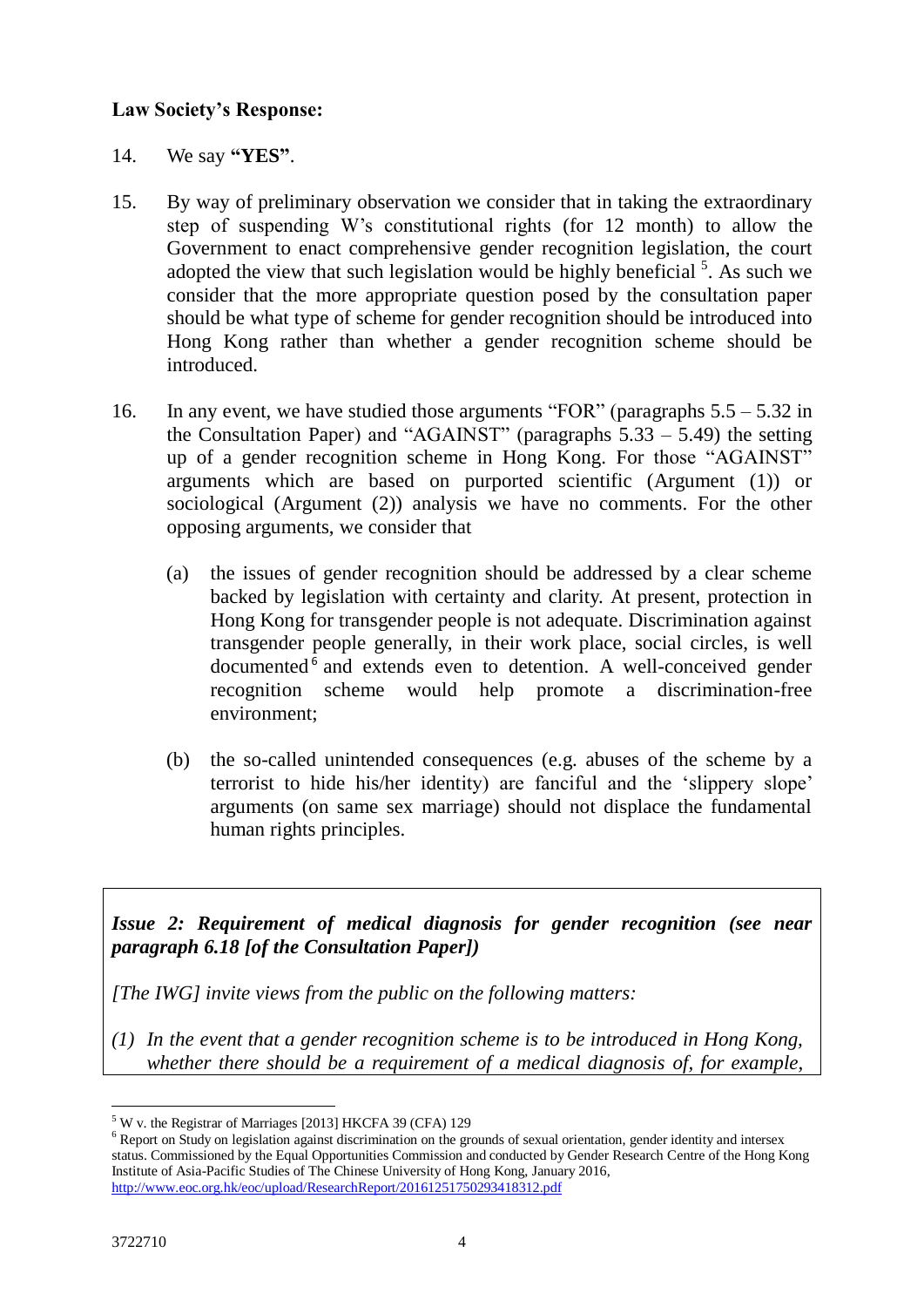*gender dysphoria or gender identity disorder, for gender recognition, and why.*

*(2) If the answer to sub-paragraph (1) is "yes", what kind of evidence should be provided by an applicant for gender recognition.*

## **Law Society's Response:**

- 17. Paragraph 4.2 of the Consultation Paper sets out different approaches taken in other jurisdictions regarding gender recognition. These are recapped in the following
	- *(a) a self-declaration model, which allows change of gender identity by means of the applicant submitting a specific declaration self-identifying in a particular gender without any medical intervention requirements, personal status restrictions or any procedural complexity (examples of jurisdictions adopting this model are Argentina, Denmark, Malta and Ireland).*
	- *(b) a surgery-free but otherwise detailed model requiring medical evidence, such as proof of diagnosis of gender dysphoria or transsexualism and proof of real life test (examples of jurisdictions adopting this model are the, Iceland, Germany, Spain and New York State in the US. In this regard, we note that currently the UK also adopts this model in the Gender Recognition Act 2004 although adoption of the self declaration model is currently under review.)*
	- *(c) a surgery-requiring model, but with fewer other medical evidence requirements (examples of jurisdictions adopting this model are New South Wales (Australia), Queensland (Australia), Liechtenstein and New Brunswick (Canada)).*
	- *(d) a model which includes a wide range of requirements like surgery, medical diagnosis of gender dysphoria, marital status exclusion, etc (examples of jurisdictions adopting this model are Japan, Mainland China and Finland).*
- 18. We **firmly oppose** a surgery-requirement model (i.e. models 17(c) and 17(d) in the above). This is because a prerequisite for a surgery for the purpose of gender recognition would have an undesirable coercive effect on persons who would not otherwise be inclined to undergo that surgery. That would be a blatant violation of various basic human rights. In addition, there could also be violation of those other rights against cruel, inhuman or degrading treatment which are protected by international conventions, such as the Convention Against Torture and Inhuman, Cruel or Degrading Treatment or Punishment 1984 (CAT) (Articles 2, 16) the European Convention on Human Rights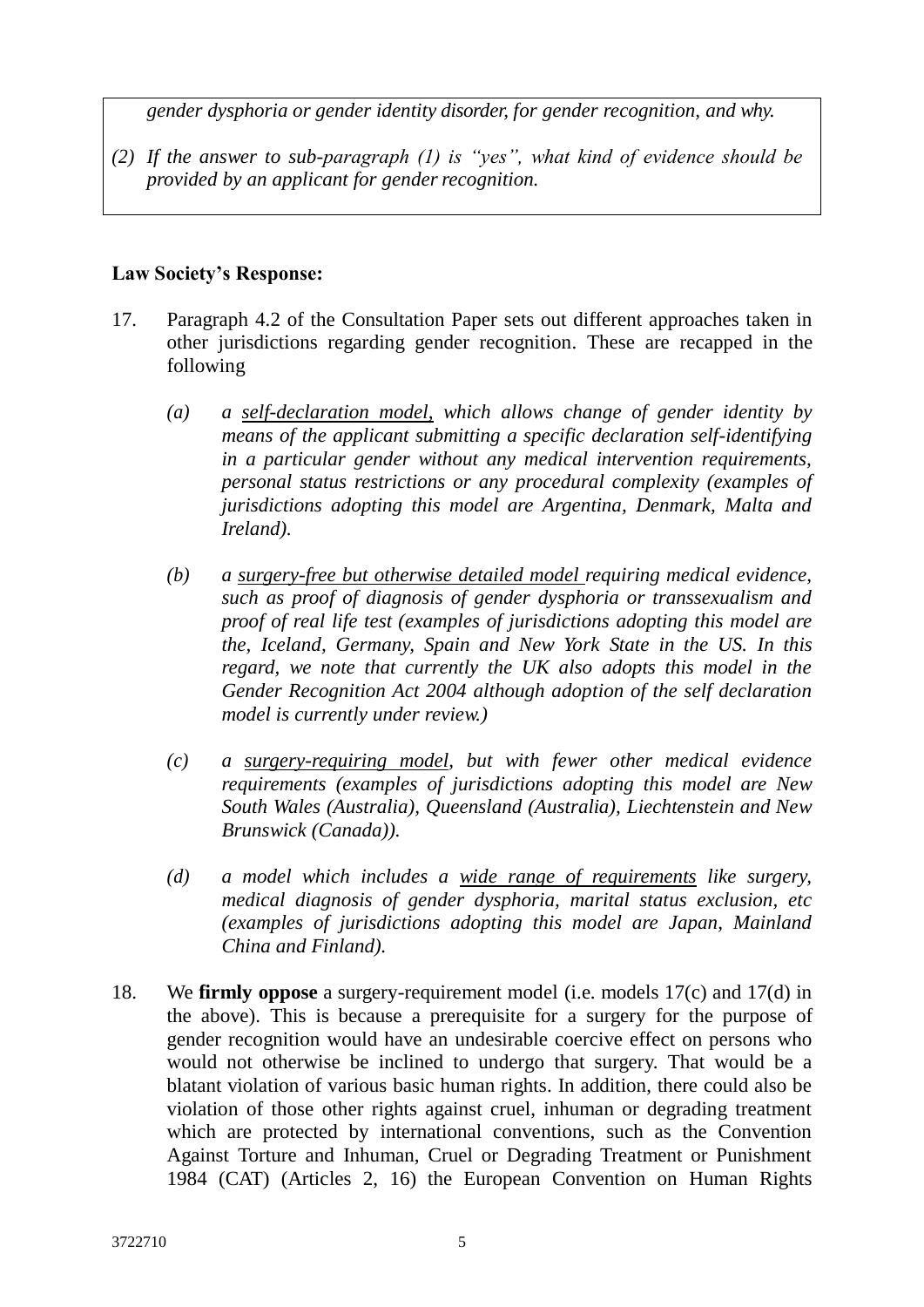(Article 3) and ICCPR Art 7. We would refer to our submissions on Marriage Amendment Bill dated 13 May 2014 (annexed).

- 19. The following basic human rights must be protected, i.e. the rights to
	- 。 Privacy
	- 。 Self-determination
	- 。 Bodily integrity
	- 。 Family Life
	- 。 Freedom from torture, cruel and inhuman treatment
	- 。 Equality on the ground of gender identity.
- 20. Among the other models of choice, we are receptive to both *"a surgery-free but otherwise detailed model requiring medical evidence"* as well as a *"selfdeclaration model"*. We tend not to "pick and choose" either one of these two models, as we acknowledge the strength and the relevancy of these two models.
- 21. In devising a model for gender recognition for Hong Kong, we ask the IWG to take the following into account.
	- (a) Rights of the minority are never a matter dependent upon headcounts. As the Court of Final Appeals in the judgment in *W's case* (FACV 4/2012) has highlighted, reliance on the absence of a majority consensus as a reason for rejecting a minority's claim is inimical in principle to fundamental rights (§ 116 of the Judgment).
	- (b) The self-declaration model is (at the time of this submission) being considered by the UK Government in its review of 2004 Gender Recognition Act  $("2004 \text{ GRA}")^7$ . The review aims to inter alia remove the requirements for medical evidence and interview panel, to allow the transgender people to have their gender legally recognized through a simple administrative process<sup>8</sup>.
	- (c) The above represents a recognition by the UK government of an international advancements in schemes for recognition of transgender persons, the increasing difficulty in justifying the need for transgender persons to have to provide medical evidence to confirm their own identity, and an acknowledgment of the drawbacks of their current 2004 GRA as identified by the transgender community who have found the 2004 GRA scheme to be daunting and discriminatory. The Hong Kong Government should take heed of the increasing emphasis being placed on the rights of transgender people to self-determination, privacy and dignity including the process by which they may obtain legal gender

 $7$  The Scottish Government in November 2017 launches a similar consultation to review the Gender Recognition Act 2004. The deadline for that consultation is 1 March 2018. See <https://beta.gov.scot/publications/review-gender-recognition-act-2004/pages/25/>

8 See [http://www.independent.co.uk/news/uk/politics/transgender-rules-reform-gender-dysphoria-changes-](http://www.independent.co.uk/news/uk/politics/transgender-rules-reform-gender-dysphoria-changes-2004-gender-recognition-self-identify-a7855381.html)[2004-gender-recognition-self-identify-a7855381.html](http://www.independent.co.uk/news/uk/politics/transgender-rules-reform-gender-dysphoria-changes-2004-gender-recognition-self-identify-a7855381.html)

-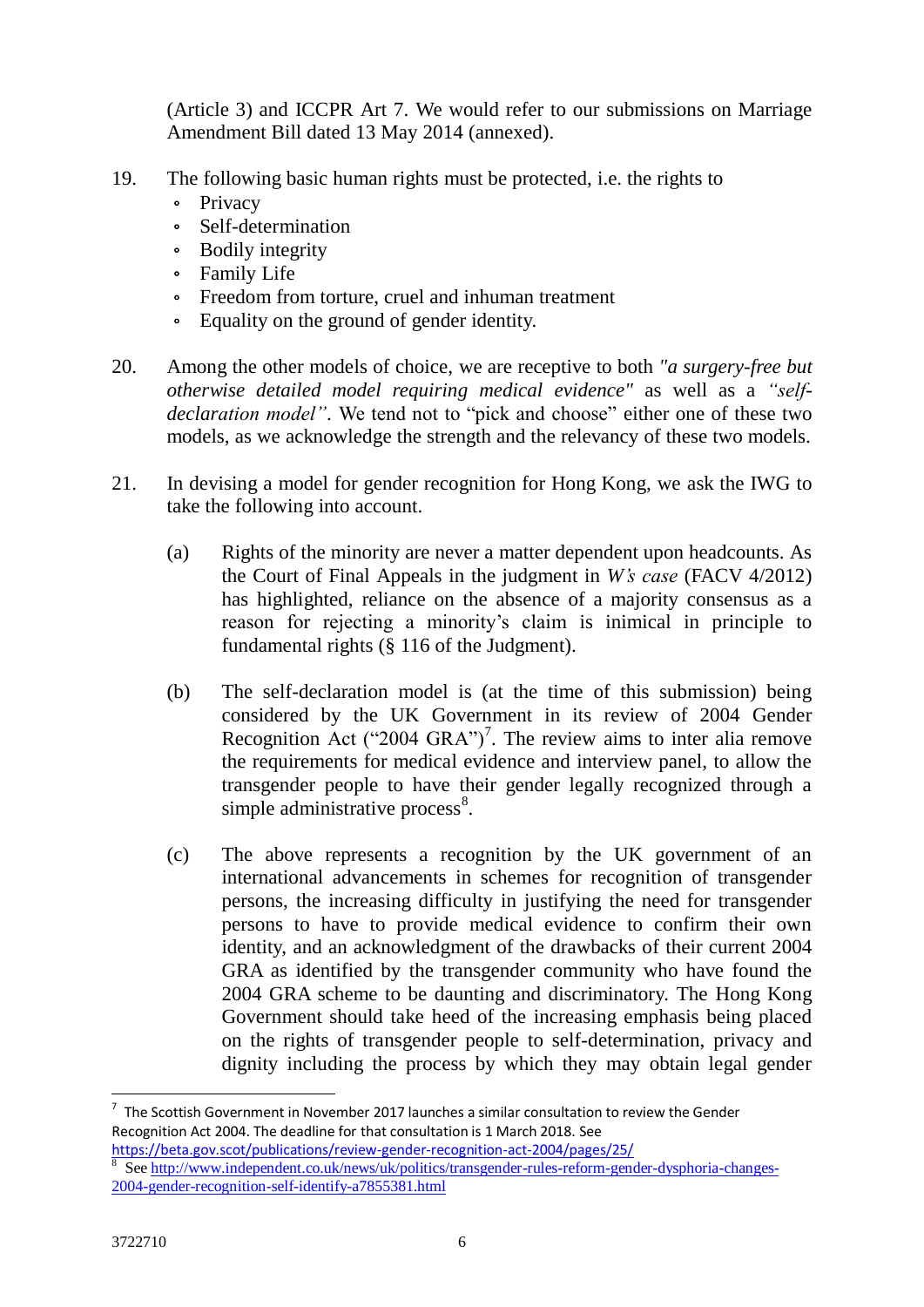recognition.

- (d) Of equal importance is the readiness of the Hong Kong society towards a gender recognition scheme, in terms of her civic freedom, degree of social openness and the extent of religious tolerance. It is worth noting that, according to our own researches, for those jurisdictions which adopt a self-declaration model, they tend to be more open and liberal towards sexual minority.
- 22. In the course of the deliberations by our expert committees, we received a suggestion on the possible way forward and that is for Hong Kong to first have *"a surgery-free but otherwise detailed model requiring medical evidence",* upon a firm policy commitment to review the scheme periodically, with the ultimate goal to implement a *"self-declaration model".* It was said that this gradual or transition approach should help different sectors of the Hong Kong society to better understand how the scheme is to be implemented. It would also give Hong Kong the opportunity to evaluate the experience in her neighboring countries on issues relating to sexual minority rights. The Hong Kong Courts could in the meantime build up its own jurisprudence in these areas. All the above would boost confidence and fortify consensus which in turn should improve the gender recognition scheme for the benefit of the transgender community. We feel obliged to pass this suggestion, by way of an observation, to the IWG for further consideration.
- 23. After all, the four models should not be the only options Hong Kong has to pigeonhole herself. The IWG might be more flexible or creative in formulating a model suitable for Hong Kong, taking into account her unique cultural and core values. In this regard, we note the following "variation models" from a consultation paper released last month (Nov 2017) by the Scottish Government on a review of her gender recognition scheme. In these variation models, a medical diagnosis is not required but the applications need to be substantiated and supported by relevant information.
- 24. In the Canadian province of British Columbia: from 2014, British Columbia allowed a person whose birth was registered there to submit an application to the Vital Statistics Agency. The applicant can request a change in their birth certificate from female to male or male to female. The applicant must submit:
	- 。 an application form containing a personal statement that they have assumed, identify with and intend to maintain the gender identity corresponding with their requested change; and
	- 。 a statement from a doctor or psychologist confirming the applicant's gender identity.

Another example of a variation model is the legal gender recognition process adopted in France in 2017. This is court based. The applicant must provide supporting evidence such as evidence that they appear publicly to belong to the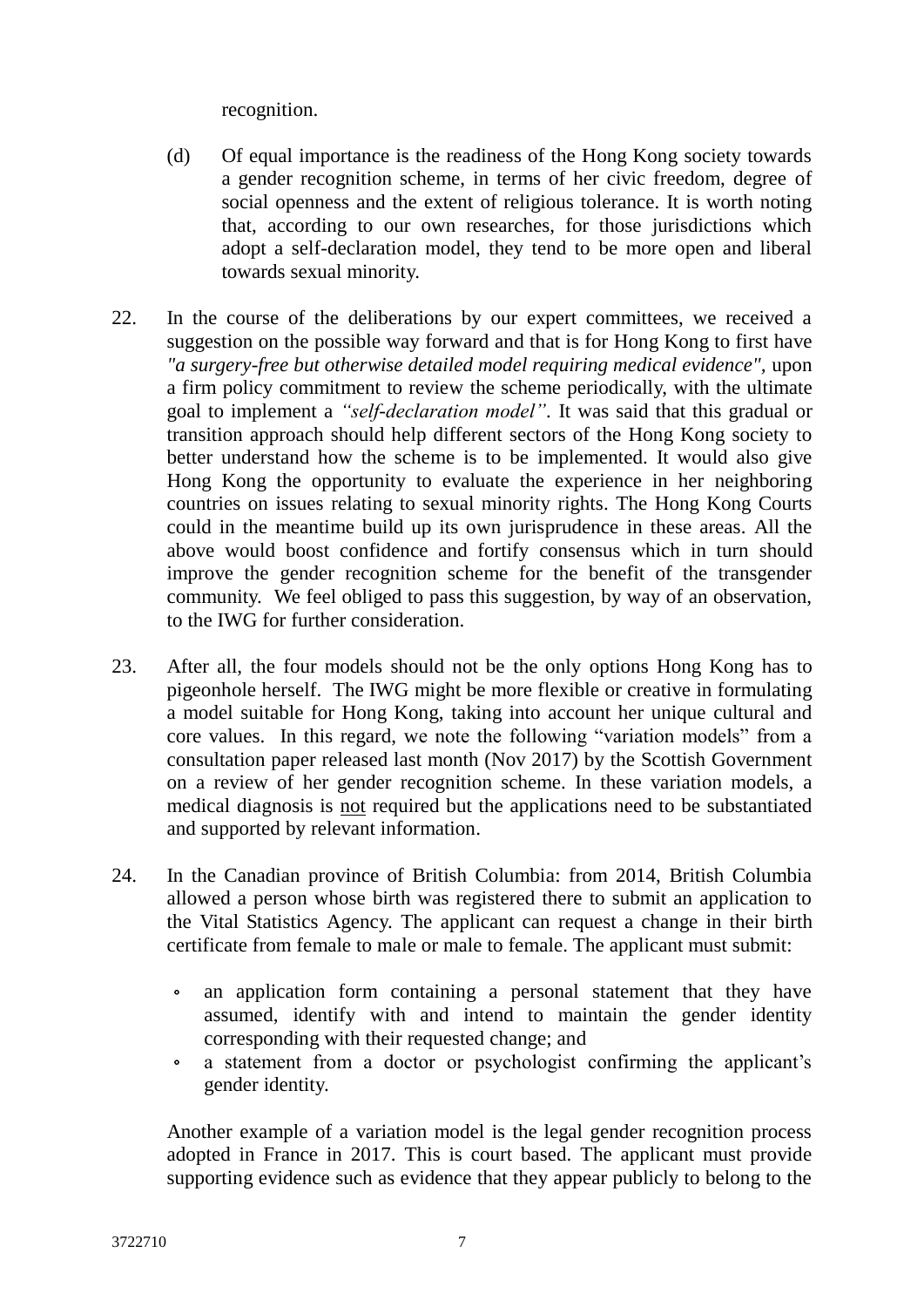sex in which they want to be legally recognised.

These assessment models may not require applicants to demonstrate a medical diagnosis, but access to legal recognition in British Columbia and France does require applicants to demonstrate that their gender identity conforms to the sex in which they wish to appear in their birth records  $9$ .

*Issue 3: Requirement of "real life test" for gender recognition (see near paragraph 6.25 [of the Consultation Paper])*

*[The IWG] invite views from the public on the following matters:*

- *(1) In the event that a gender recognition scheme is to be introduced in Hong Kong, whether there should be a requirement of "real life test" for gender recognition, and why.*
- *(2) If the answer to sub-paragraph (1) is "yes",*
	- *(a) what should an applicant for gender recognition have undertaken in order to satisfy a requirement that he or she has undergone a "real life test";*
	- *(b) what should be the duration of a "real life test"; and*
	- *(c) what kind of evidence should be provided by an applicant for gender recognition to show that he or she has undergone a "real life test" for the specified duration.*
- *(3) In the event that a gender recognition scheme is to be introduced in Hong Kong, whether there should be a requirement of intention on the part of the applicant to live permanently the acquired gender, and why.*
- *(4) If the answer to sub-paragraph (3) is "yes", what kind of evidence should be required.*

## **Law Society's Response:**

25. The answer to this question depends on the model of gender recognition scheme Hong Kong is to have. For that purpose, we refer to our Responses to issue 2 above.

<sup>&</sup>lt;u>.</u> <sup>9</sup> See the researches set out in the Scottish Consultation Paper on the Review of Gender Recognition Act 2004 (paragraphs 3.17 – 3.19 therein)[: https://beta.gov.scot/publications/review-gender-recognition-act-](https://beta.gov.scot/publications/review-gender-recognition-act-2004/pages/25/)[2004/pages/25/](https://beta.gov.scot/publications/review-gender-recognition-act-2004/pages/25/)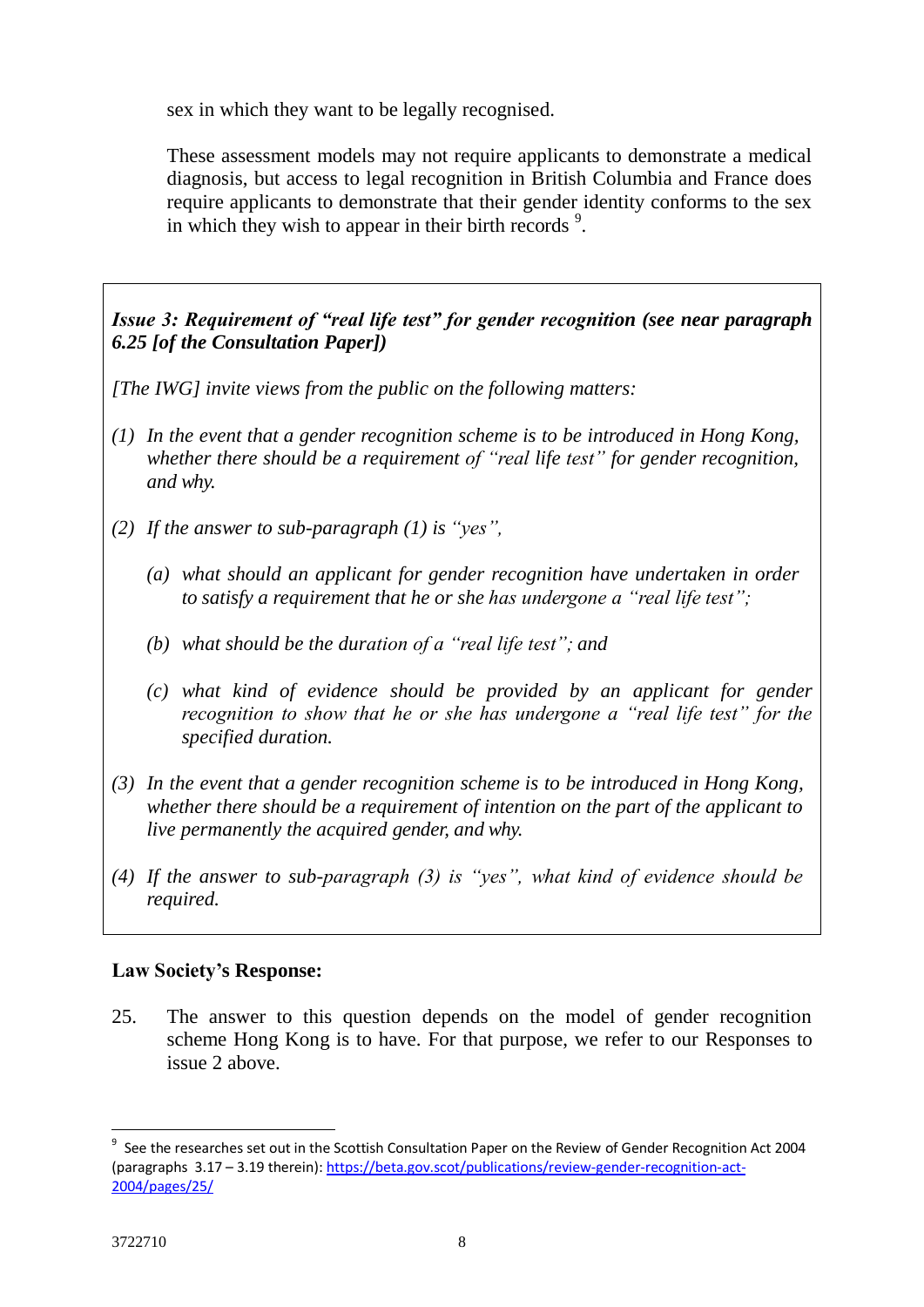- 26. Thus, *IF* Hong Kong is to have "self-declaration model" we agree that there is no need for the applicant to undergo a "real-life test". On the other hand, *IF*  Hong Kong is to have "a *surgery-free but otherwise detailed model requiring medical evidence"* model, we consider some assessments prior to the gender change are relevant and are needed. In that case, we agree that
	- (a) a duration of two years for the assessment is appropriate and reasonable; and
	- (b) medical evidence (in terms of psychiatric or psychological evidence) should be provided by an applicant for gender recognition to show that he or she has committed to the change.
- 27. We put forth the above propositions for the "a surgery-free but otherwise detailed model" (*IF* that is adopted), as we acknowledge that a change of gender of an individual is an important decision to be fully respected. A regret on the change is not desirable. The inclusion of some assessments is therefore proportionate to the gravity of the decision to be made. The assessment which would last for a period of time could also serve as a "cooling-off" period for the applicant to reflect upon his/her preferred gender in the social circle and in the workplace. That is important not only to the applicants but also to their family, friends and colleagues at work.
- 28. The above assessment should be performed by qualified and recognized medical professionals. At the time of this consultation we are not advised on the manpower currently available from the Hospital Authority that could take up this kind of assessments. There are legitimate questions such as: should overseas medical professionals be allowed to conduct these assessments and could their medical evidence be admitted? Would the assessment results be subject to review or appeal?
- 29. We appreciate the Consultation Paper is silent on the assessment itself, as we understand that the Paper at this stage is only preliminary. We would however red-flag the above when the IWG is to further consider the subject matter. We would also invite the IWG to try to take into account circumstances relevant to and unique to Asian culture, when it is to consider the contents of the assessment.
- 30. By way of remark, in the above responses, we have intentionally not adopted the term "*real-life test*" in the Consultation Paper. This is because we consider the assessment should not be a "test" which is capable of being passed or failed (as in a school examination). That should be an assessment which could be on a continual basis. That assessment by itself should not impose a hurdle, psychological or otherwise, upon the applicants.
- 31. It thus may not be relevant to limit the number of attempts for the assessment, or even the number of times an applicant is to change his/her gender, although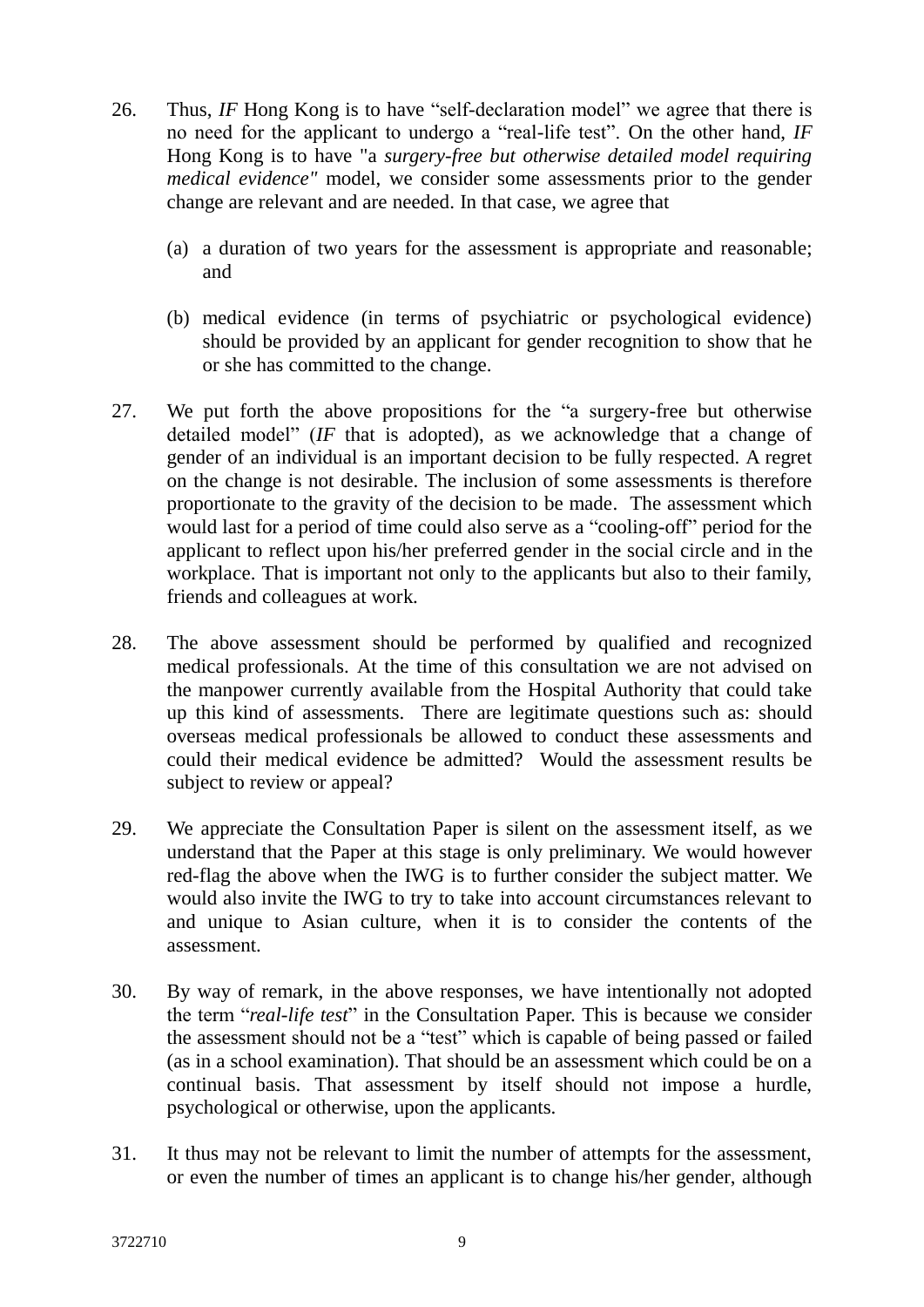there may be concerns that applications for gender change might be submitted frivolously if there is no limit on the number of times that a person may apply for recognition of his acquired gender. The question of the number of "reverses" an applicant wishes to have on his acquired gender may be further explored in subsequent consultations by the IWG.

*Issue 4: Requirement of hormonal treatment and psychotherapy for gender recognition (near paragraph 6.34 [of the Consultation Paper])*

*[The IWG] invite views from the public on the following matters:*

- *(1) In the event that a gender recognition scheme is to be introduced in Hong Kong, whether there should be a requirement for hormonal treatment and/or other medical treatment(s) (e.g., psychotherapy) for gender recognition, and why.*
- *(2) If the answer to sub-paragraph (1) is "yes",*
	- *(a) what kind of treatment(s) should be required and/or to what effect the should the treatment(s) achieve; and*
	- *(b) what kind of evidence should an applicant for gender recognition provide on this.*

## **Law Society's Response:**

- 32. We consider that there should **not** be a mandatory requirement for hormonal treatment and/or other medical treatment(s) for gender recognition. The applicant should have autonomy in the freedom to choose medical treatment he or she wishes to receive for the purpose of gender change, having been fully advised by a medical practitioner with specialization in psychosexual medicine or by other relevant gender specialist. He or she should be given the choice to receive hormonal or other medical treatment. In this regard, we agree with the statement quoted in the Consultation Paper, i.e. '*any requirement of unwanted medical intervention in order to obtain recognition of preferred gender is a violation of the fundamental human rights of the persons concerned, particularly their right to physical integrity and private autonomy*' 10 .
- 33. Insofar as the suggestion that a mandatory hormonal or medical treatment could provide an additional "safeguard" to prevent an applicant from reverting back (paragraph 6.27), we repeat our comments in the above paragraphs.

<sup>-</sup> $10$  (§6.32, from Jens M Shcerpe (ed), The Legal Status of Transsexual and Transgender Persons ( $1<sup>st</sup>$  ed, December 2015) at 650)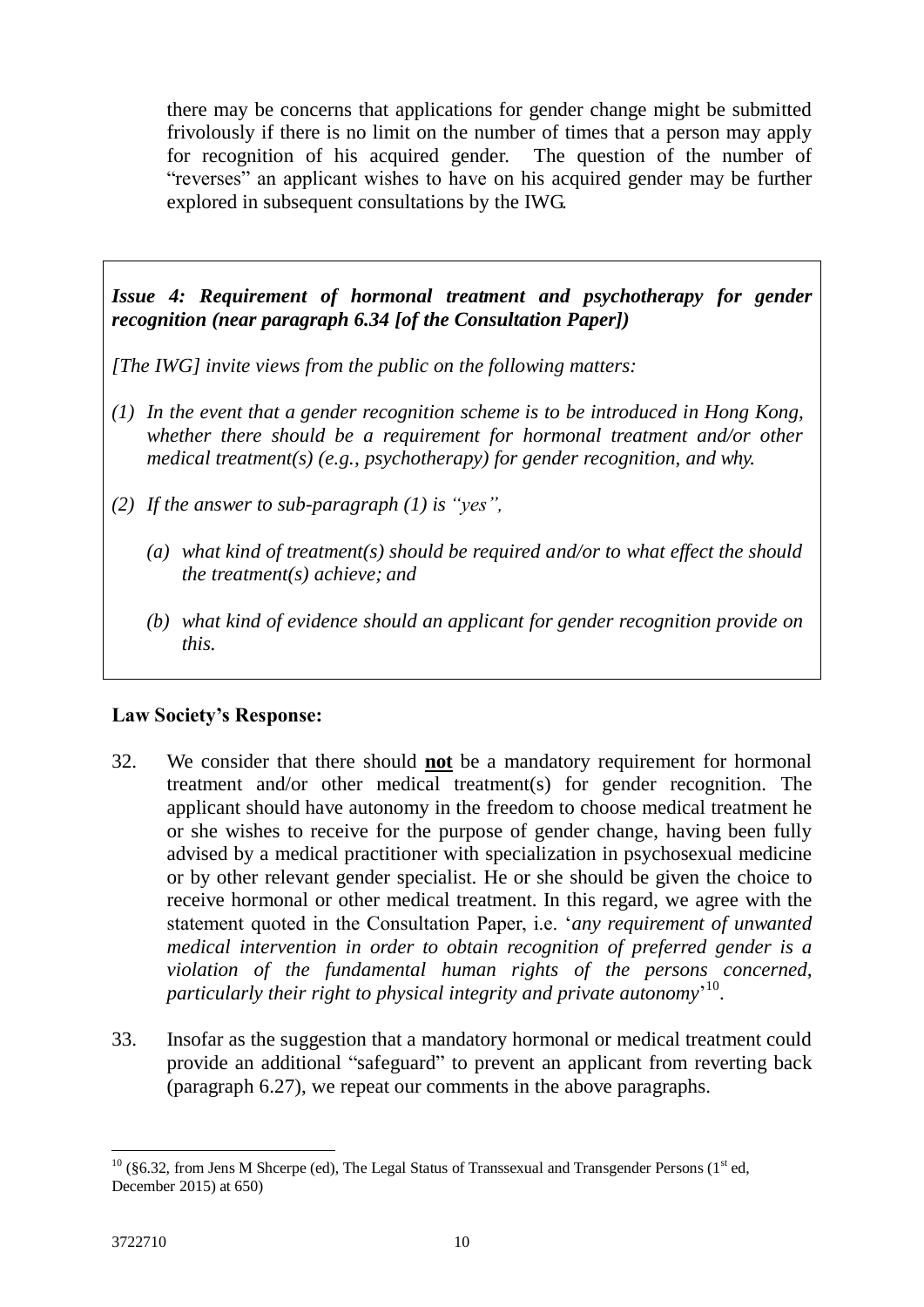*Issue 5: Requirement of SRS and other surgical treatments for gender recognition (near paragraph 6.93 [of the Consultation Paper])*

*We invite views from the public on the following matters:*

- *(1) Insofar as the practice in Hong Kong is concerned, full sex reassignment surgery requires removal of the original genital organs and construction of some form of genital organs of the opposite sex. In the event that a gender recognition scheme is to be introduced in Hong Kong, should there be a requirement for the applicant to have undergone partial/full sex reassignment surgery, and if so, why?*
- *(2) If the answer to sub-paragraph (1) is "yes",*
	- *(a) regarding the extent of the surgery required, whether there should be a requirement of full sex reassignment surgery as currently adopted in Hong Kong, and why;*
	- *(b) if the answer to sub-paragraph (a) is "no", what type of partial sex reassignment surgery (i.e. the extent of the partial surgery) would be sufficient, and why;*
	- *(c) other than a partial/full sex reassignment surgery, what kind of surgery should be required (including non-genital surgery such as plastic surgery, reconstruction of chest, etc), and why;*
	- *(d) what kind of evidence in this respect should be provided by an applicant for gender recognition;*
	- *(e) whether sex reassignment surgery carried out in a country or territory outside Hong Kong should be recognised in Hong Kong for the purposes of gender recognition, and why; and*
	- *(f) if the answer to sub-paragraph (e) is "yes", what kind of evidence should be provided by the applicant.*

#### **Law Society's Response:**

- 34. We are of the strong view that partial or full sex reassignment surgery should **not** be a mandatory requirement for a gender recognition scheme in Hong Kong. We repeat our reasoning set out in Responses to Issues 2 and 4 above.
- 35. We would also draw the attention of the IWG to the relevant Yogyakarta Principles which, we notice, are similar to some of the articles in the HKBOR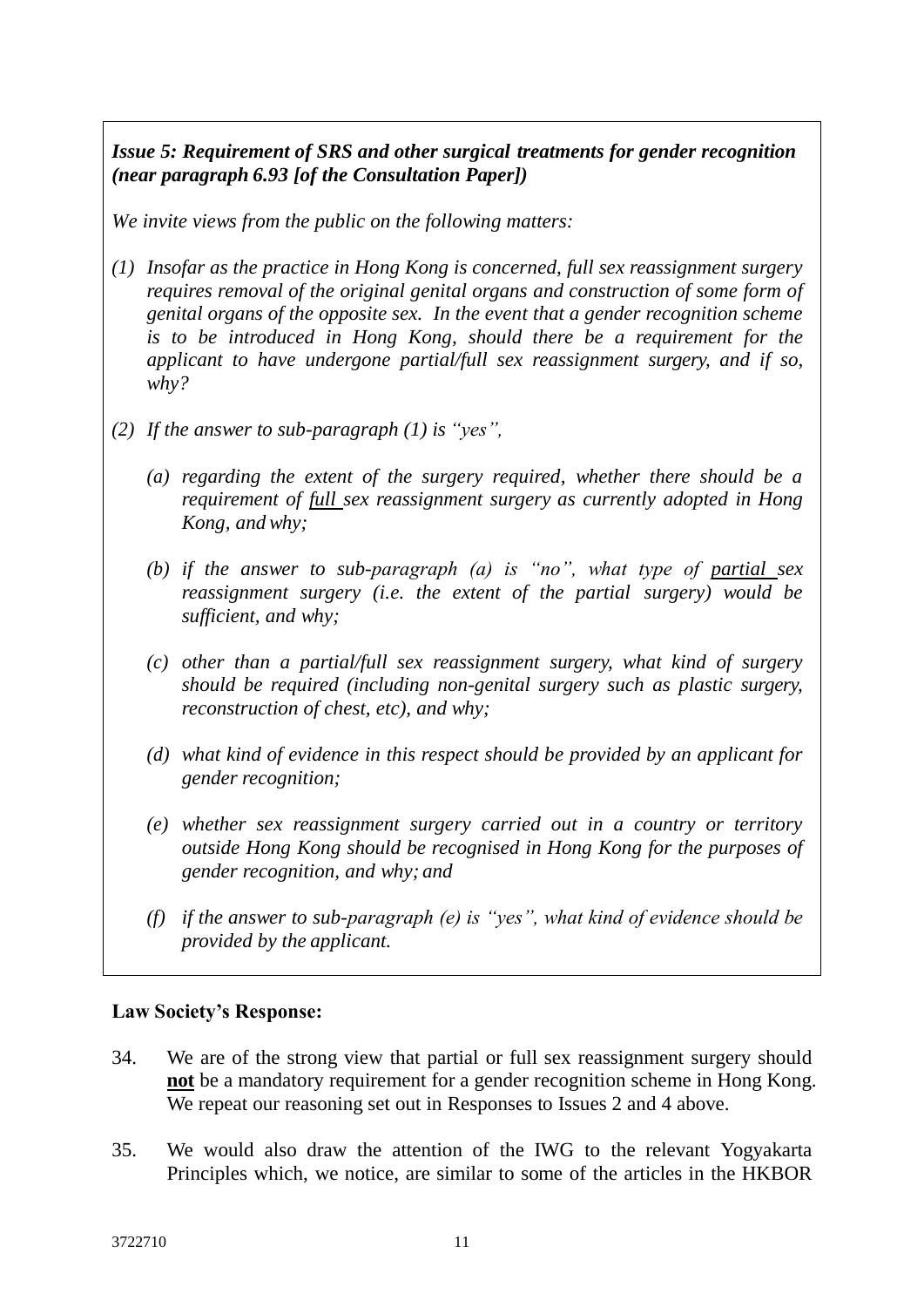and the ICCPR.

36. For the full reference of the IWG, it is worth reciting these principles in the following (with emphasis supplied).

## *(a) The Right to recognition before the law Yogyakarta Principles - Principle 3*

"Everyone has the right to recognition everywhere as a person before the law. Persons of diverse sexual orientations and gender identities shall enjoy legal capacity in all aspects of life. Each person's self-defined sexual orientation and gender identity is integral to their personality and is one of the most basic aspects of self-determination, dignity and freedom. **No one shall be forced to undergo medical procedures, including sex reassignment surgery, sterilization or hormonal therapy, as a requirement for legal recognition of their gender identity.** No status, such as marriage or parenthood, may be invoked as such to prevent the legal recognition of a person's gender identity. No one shall be subjected to pressure to conceal, suppress or deny their sexual orientation or gender identity.

#### States shall…

b) Take all necessary legislative, administrative and other measures to fully respect and legally recognize each person's self-defined gender identity;

c) Take all necessary legislative, administrative and other measures to ensure that procedures exist whereby all State-issued identity papers which indicate a person's gender/sex — including birth certificates, passports, electoral records and other documents — reflect the person's profound selfdefined gender identity"

#### **[Similar provisions: Article 13 of the HKBOR, Article 16 of the ICCPR]**

#### *(b) The Right to Privacy*

*Yogyakarta Principles - Principle 6*

"Everyone, regardless of sexual orientation or gender identity, is entitled to the enjoyment of privacy without arbitrary or unlawful interference, including with regard to their family, home or correspondence as well as to protection from unlawful attacks on their honour and reputation. The right to privacy ordinarily includes the choice to disclose or not to disclose information relating to one's sexual orientation or gender identity, as well as decisions and choices regarding both one's own body and consensual sexual and other relations with others.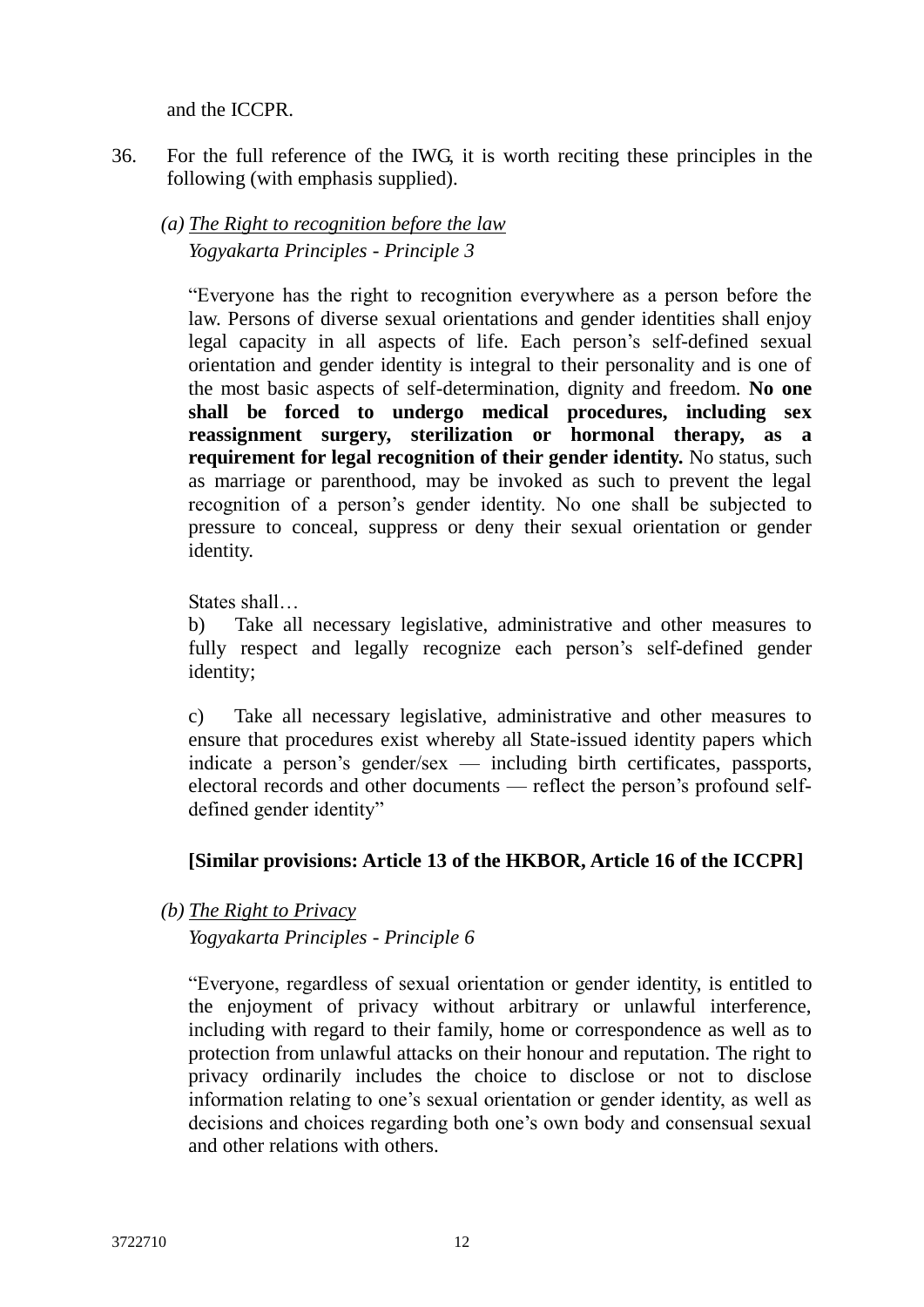States shall…

d) Repeal any law that prohibits or criminalizes the expression of gender identity, including through dress, speech or mannerisms, or that denies to individuals the opportunity to change their bodies as a means of expressing their gender identity"

## **[Similar provisions: Article 14 of the HKBOR, Article 17 of the ICCPR, Article 8 of the ECHR]**

*(c) The Right to Freedom from Torture and Cruel, Inhuman or Degrading Treatment or Punishment Yogyakarta Principles - Principle 10*

"Everyone has the right to be free from torture and from cruel, inhuman or degrading treatment or punishment, including for reasons relating to sexual orientation or gender identity.

States shall…

a) Take all necessary legislative, administrative and other measures to prevent and provide protection from torture and cruel, inhuman or degrading treatment or punishment, perpetrated for reasons relating to the sexual orientation or gender identity of the victim, as well as the incitement of such acts"

## **[Similar provisions: Article 3 of the HKBOR, Article 7 of the ICCPR, Articles 2(1) and 16 of the CAT]**

- 37. The Yogyakarta Principles have had significant traction within the United Nations. The Principles have been highly regarded by Office of the High Commissioner for Human Rights and States at UN as a guide for monitoring state performance in relation to the rights of sexual and gender minorities. During a Human Rights Council panel on "Human Rights Voluntary Goals" in 2008, Slovenia, on behalf of the EU, affirmed that *"[these] Principles reflect existing international human rights law and invites States to duly consider and reflect them in national policy and practice."* <sup>11</sup>.
- 38. In respect of the Guidance Note on Refugee Claims in  $2008^{12}$ , the UN High Commissioner for Refugees drew from the Principles multiple times in providing guidance on how sexual orientation or gender identity can be the basis of a well-founded fear of persecution. The document adds that while sexual orientation is not explicitly delineated in any human rights treaty, *"The*

-

 $11$  UN Human Rights Council (5 March 2008). Available at

[http://www.ypinaction.org/wp/wp-content/uploads/2016/10/Slovenia\\_UN\\_Human\\_Rights\\_Council\\_2008.pdf.](http://www.ypinaction.org/wp/wp-content/uploads/2016/10/Slovenia_UN_Human_Rights_Council_2008.pdf) "UN General Assembly Joint Statement on Sexual Orientation and Gender Identity: Building on the Past, looking to the future."

<sup>&</sup>lt;sup>12</sup> Available at<http://www.refworld.org/pdfid/48abd5660.pdf>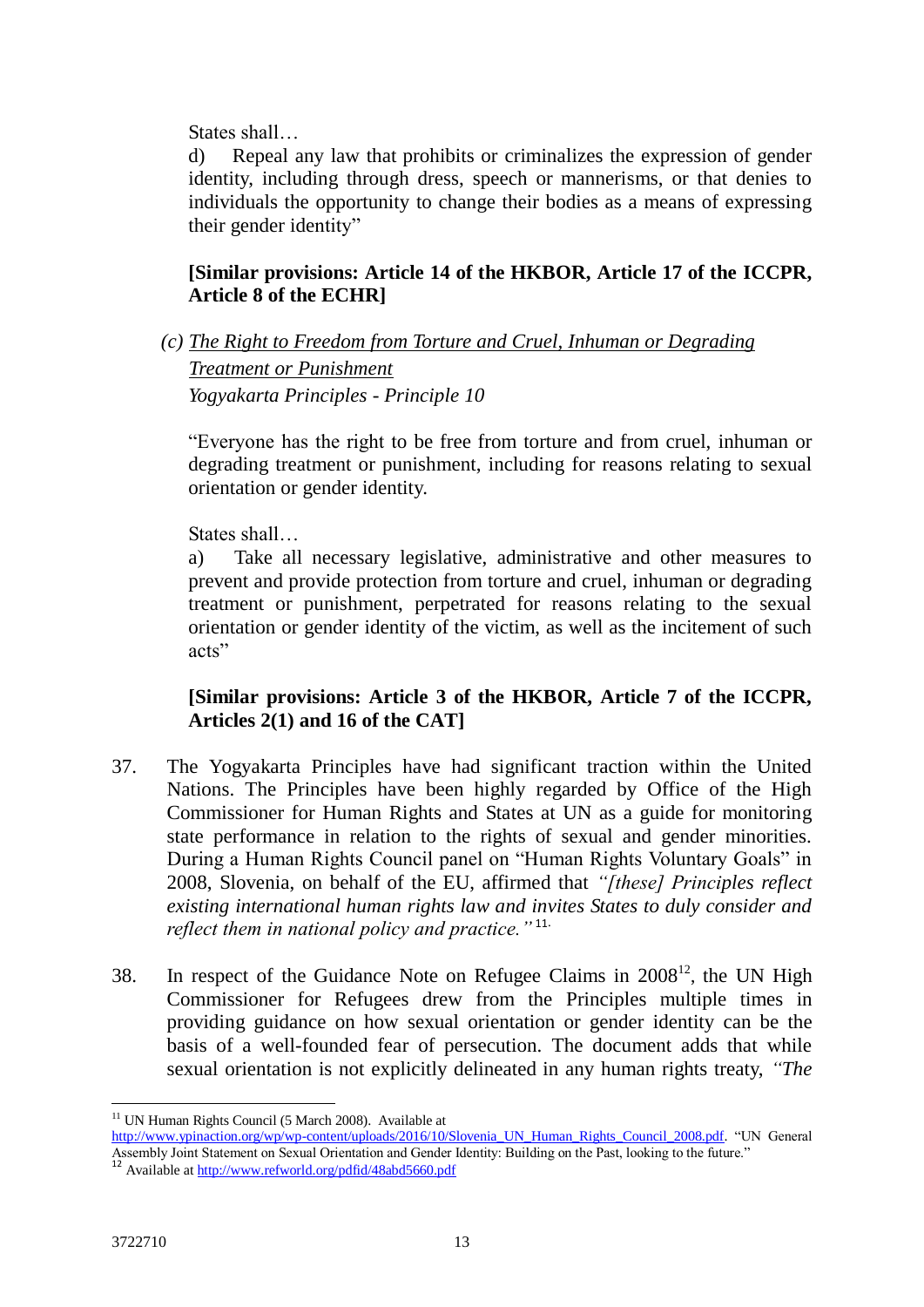*Yogyakarta Principles reflect binding international legal standards with regard to sexual orientation which are derived from key human rights instruments."*

39. We consider that the Yogyakarta Principles, though not binding on Hong Kong, are persuasive. They provide transgender people equality policy with a clear set of overall guiding principles which are in keeping with international best practice. As such, they should be considered by the IWG carefully.

*Issue 6: Requirement of other medical treatments for gender recognition (near paragraph 6.94 [of the Consultation Paper])*

*[The IWG] invite views from the public on the following matters:*

- *(1) In the event that a gender recognition scheme is to be introduced in Hong Kong, whether there should be any other medical requirements for gender recognition, and why.*
- *(2) If the answer to sub-paragraph (1) is "yes", what kind of further evidence in this regard should be required.*

#### **Law Society's Response:**

40. We do **not** consider there should be a requirement for any medical treatment other than consultation with a medical practitioner with specialization in psychosexual medicine or by other relevant gender specialist who can confirm that medical advice has been given. We repeat our observations in our Response to Issue 5 above.

*Issue 7: Residency requirement for gender recognition (near paragraph 7.34 [of the Consultation Paper])*

*[The IWG] invite views from the public on (in the event that a gender recognition scheme is to be introduced in Hong Kong) whether the scheme should be open to, for example, permanent residents of Hong Kong, non-permanent residents, and/or any other persons (such as visitors), and why.*

#### **Law Society's Response:**

41. We note that the Consultation Paper has made reference to a number of conflict of law principles relating to gender recognition (paragraphs 7.12 – 7.34). We do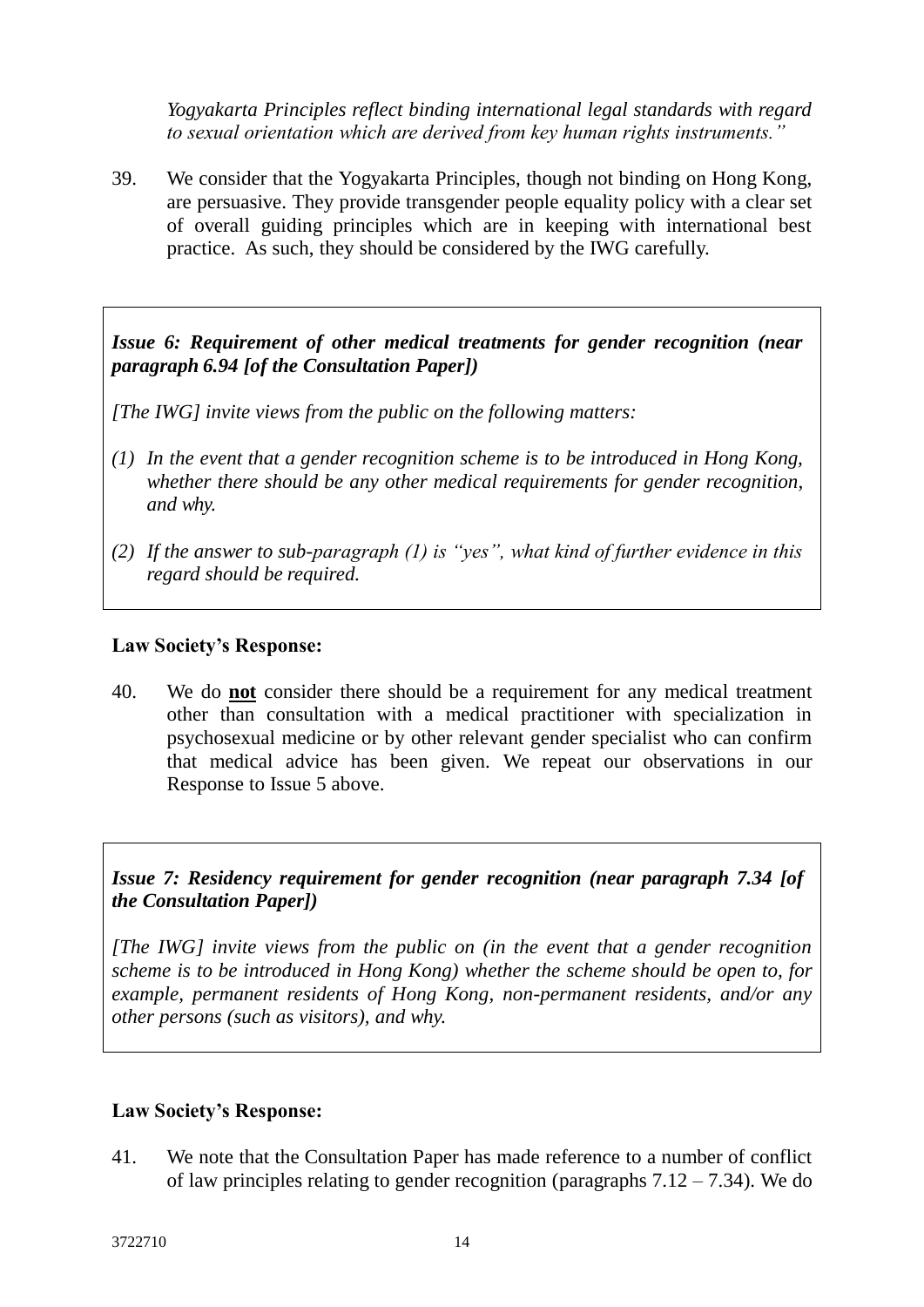**not** consider it necessary to have residency requirement for gender recognition. Specifically we note that there are a number of non-resident transgender persons detained in custody in Hong Kong. In the interest of proper administration of policies in regard to their conditions of detention, and for the protection of such persons from discrimination and/or inhuman and degrading treatment, it is important for such persons have access to the scheme.

*Issue 8: Age requirement for gender recognition (near paragraph 7.45 [of the Consultation Paper])*

*[The IWG] invite views from the public on the following matters:*

- *(1) In the event that a gender recognition scheme is to be introduced in Hong Kong, whether there should be a minimum age requirement for applying for gender recognition.*
- *(2) If the answer to sub-paragraph (1) is "yes", what should be the minimum age for the application: 12 years of age, 18 years of age, 21 years of age or another age; and the basis for choosing that age as the minimum age for the application.*
- *(3) If the answer to sub-paragraph (1) is "no",*
	- *(a) whether a minor (under the age of 18 years) should not be allowed to make an application unless with the consent of his or her parents and/or legal guardians, and why;*
	- *(b) whether there should be additional requirements for a minor applicant which would not be required for an adult applicant, and why; and*
	- *(c) if the answer to sub-paragraph (b) is "yes", what kind of requirement(s) and evidence should be required.*

#### **Law Society's Response:**

- 42. We consider that
	- (a) there should be a minimum age requirement for applying for gender recognition;
	- (b) the minimum age for application should be 18 years of age.
- 43. The above is subject to exceptions for special circumstances for those under 18, and the exceptions should be premised upon the "best interests of the child" principle. Parental consent could be one of the factors for consideration but should not be the dictating or determining factor. Counseling and psychological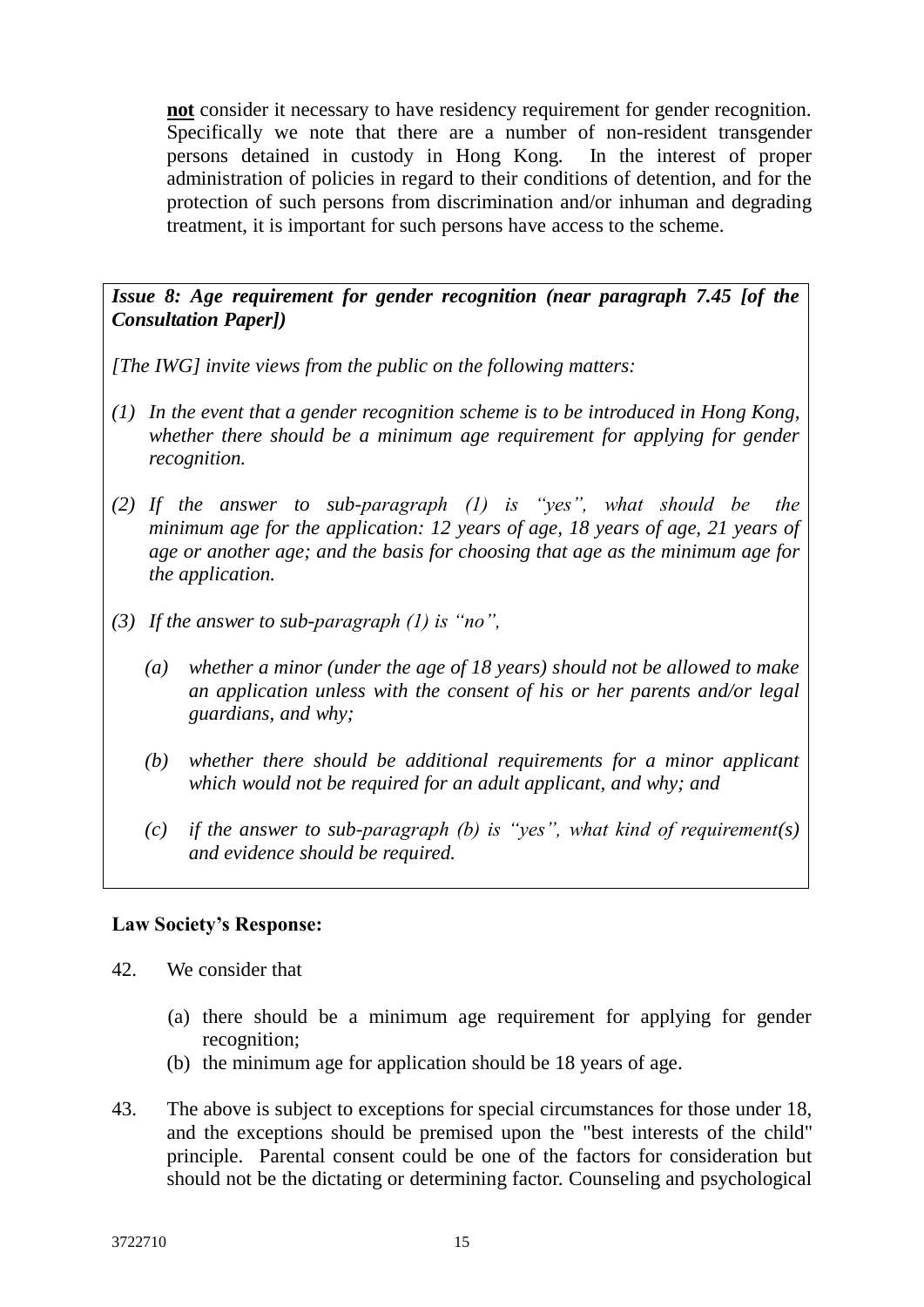evaluation will certainly be required in these cases.

- 44. Our above position is premised upon, among other things, a prime consideration of the vulnerabilities of young children, particularly given the lack of public education in this regard. A minimum age requirement provides a clear safeguard to ensure that long term decisions about gender recognition are made at an appropriate time.
- 45. We emphasize that our proposed minimum age of 18 is not an absolute bar below which no application can be entertained. If there are exceptional circumstances, applications for gender changes could still be made, but in those circumstances, the "best interests of the child" **must be** the guiding principle.
- 46. By way of passing remarks, some of our expert committees have in the course of discussion alluded to the mental capacity of the applicants for gender change. This issue is outside the scope of the current consultation, but we red-flag this for the Government's consideration in the future.

*Issue 9: Marital status requirement for gender recognition (near paragraph 7.63 [of the Consultation Paper])*

*[The IWG] invite views from the public on the following matters:*

- *(1) In the event that a gender recognition scheme is to be introduced in Hong Kong, whether there should be requirements relating to marital status of the applicant, and why.*
- *(2) If the answer to sub-paragraph (1) is "yes",*
	- *(a) whether an applicant for gender recognition should be unmarried or divorced before making an application, and why;*
	- *(b) if the answer to sub-paragraph (a) is "no", whether a married applicant should be granted only an interim gender recognition status, which may be a new basis for dissolution of marriage in Hong Kong, and why; and*
	- *(c) whether a full gender recognition status should be granted to a married applicant only after his or her marriage has been dissolved or his or her spouse dies, and why*

#### **Law Society's Response:**

47. We do **not** agree that the married couples should be forced to divorce before either one party is entitled to make an application. Making it a mandatory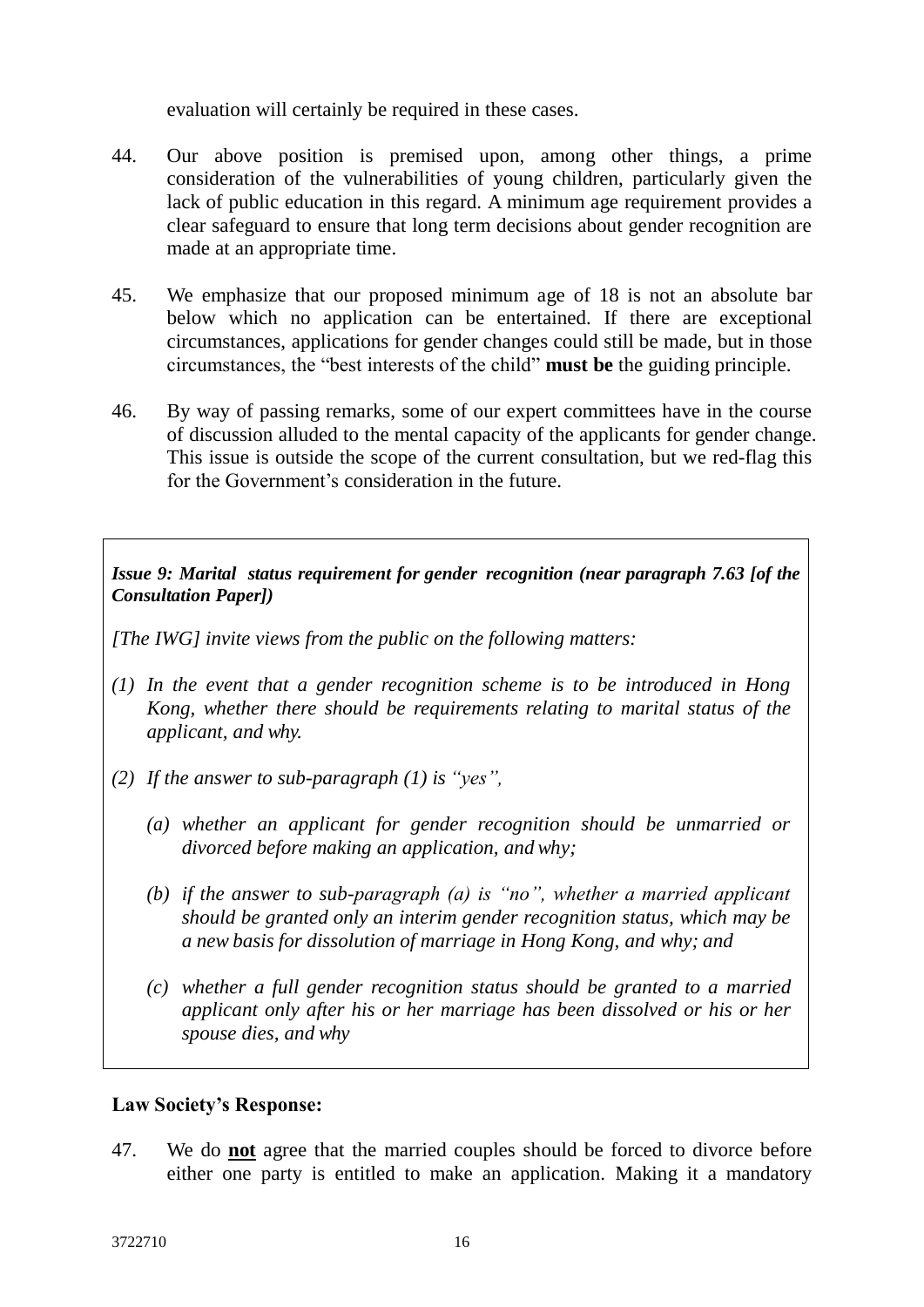requirement that an applicant should be unmarried or divorced is by itself

- (a) against the Government's policy to support family;
- (b) against "the explicit will of the married couple who wish to remain in a legally recognized family unit, especially when they have children in their care" (paragraph 7.62);
- 48. We also repeat the comments of Dr Athena Liu in this regard, as cited in the paragraph 7.63 of the Consultation Paper<sup>13</sup>

*"Although a married individual's gender recognition results in the parties (in a marital relationship) being the same gender, arguably this is different from permitting same-sex marriage. This is so because the debate concerning same-sex marriage has always been about whether persons of the same-sex at the time of marriage should be permitted to enter into marriage. Further, there may not be a strong enough case for refusing gender recognition to those who are married when such a refusal may be challenged on the basis that it creates a conflict between a person's right to family life and the right to establish one's sexual identity. …*

*Hong Kong currently relies on the law in the [Registration of Persons Ordinance] to recognise a person's acquired gender. There is no reason why it should not continue to do so. It is unnecessary to impose 'being unmarried' as a precondition to obtaining a replacement identity card. A de facto same-sex marriage (small in number as they are) need not be a serious concern to law reform towards gender recognition."*

## *Issue 10: Parental status requirement for gender recognition (near paragraph 7.73 [of the Consultation Paper])*

*[The IWG] invite views from the public on the following matters:*

- *(1) In the event that a gender recognition scheme is to be introduced in Hong Kong, whether there should be requirements relating to parental status of the applicant, and why.*
- *(2) If the answer to sub-paragraph (1) is "yes",*
	- *(a) whether an applicant for gender recognition should not be a father or mother of any child, no matter the age of the child, and why;*

<sup>-</sup><sup>13</sup> See Athena Liu, "The Legal Status Of Transgender And Transsexual Persons In Hong Kong", in Jens M Scherpe (ed), *The Legal Status of Transsexual and Transgender Persons* (1st ed, December 2015), at 351 and 361.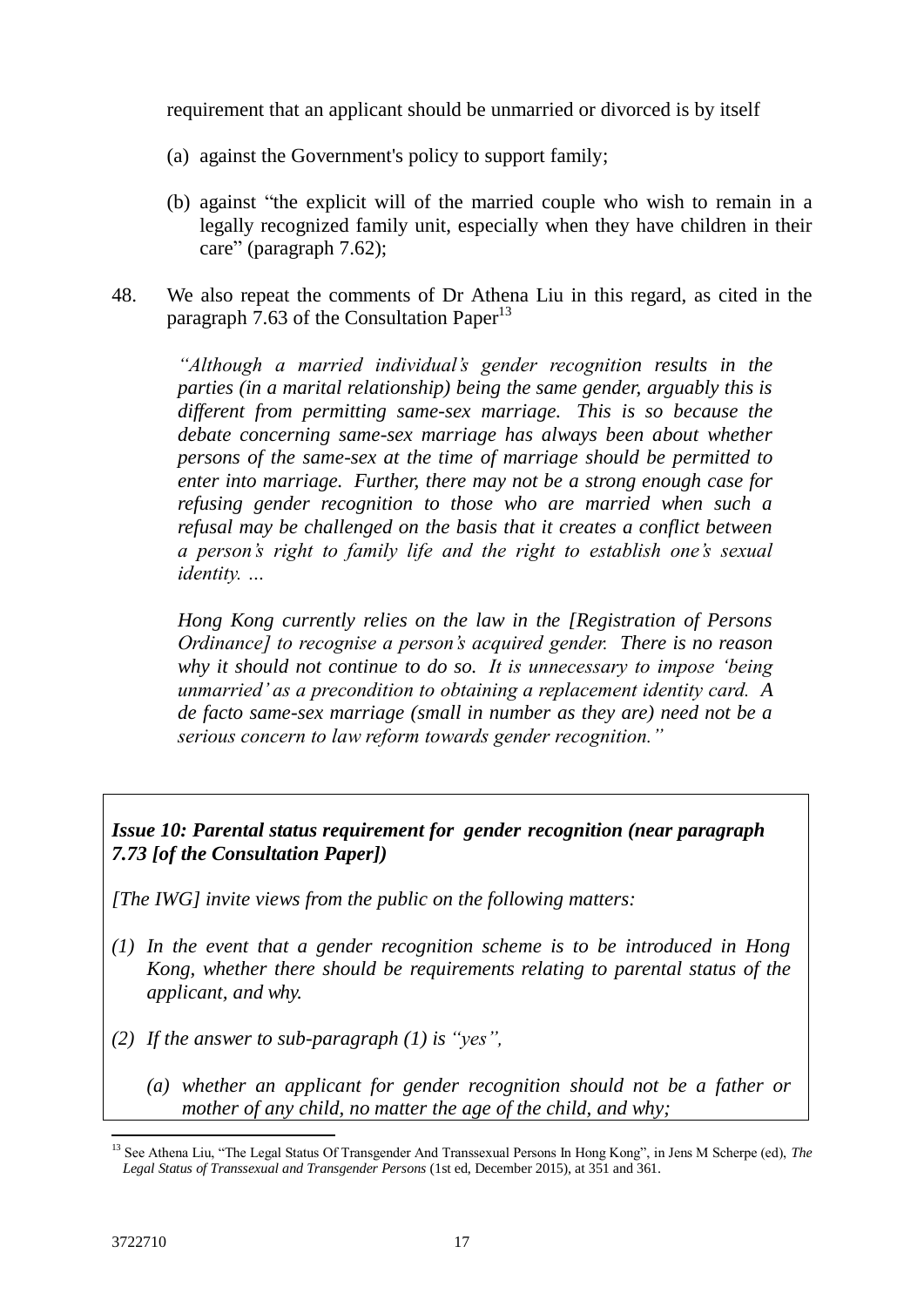- *(b) whether an applicant for gender recognition should not be a father or mother of any child below a certain age limit, and why;*
- *(c) if the answer to sub-paragraph (b) is "yes", what the age limit should be, and why.*

- 49. We consider it is **not** necessary to have requirements relating to parental status of the applicant, thus
	- (a) an applicant for gender recognition need not be childless; and
	- (b) an applicant need not be a father or mother of any child below a certain age limit.

*Issue 11: Recognition of foreign gender change (near paragraph 7.87 [of the Consultation Paper])*

*[The IWG] invite views from the public on the following matters:*

- *(1) In the event that a gender recognition scheme is to be introduced in Hong Kong, whether a gender change which is recognised under the law of a country or territory outside Hong Kong should be recognised in Hong Kong, and why.*
- *(2) If the answer to sub-paragraph (1) is "yes",*
	- *(a) whether the relevant countries and territories outside Hong Kong should be limited to those having certain requirements for gender recognition, and why;*
	- *(b) if the answer to sub-paragraph (a) is "yes", what should those requirements be;*
	- *(c) what kind of evidence should be required to demonstrate that the applicant has been legally recognised in his or her acquired gender in that particular country or territory; and*
	- *(d) what kind of connection between the applicant and the foreign country or territory (such as citizenship in the country or territory where the gender change was recognised) should be required.*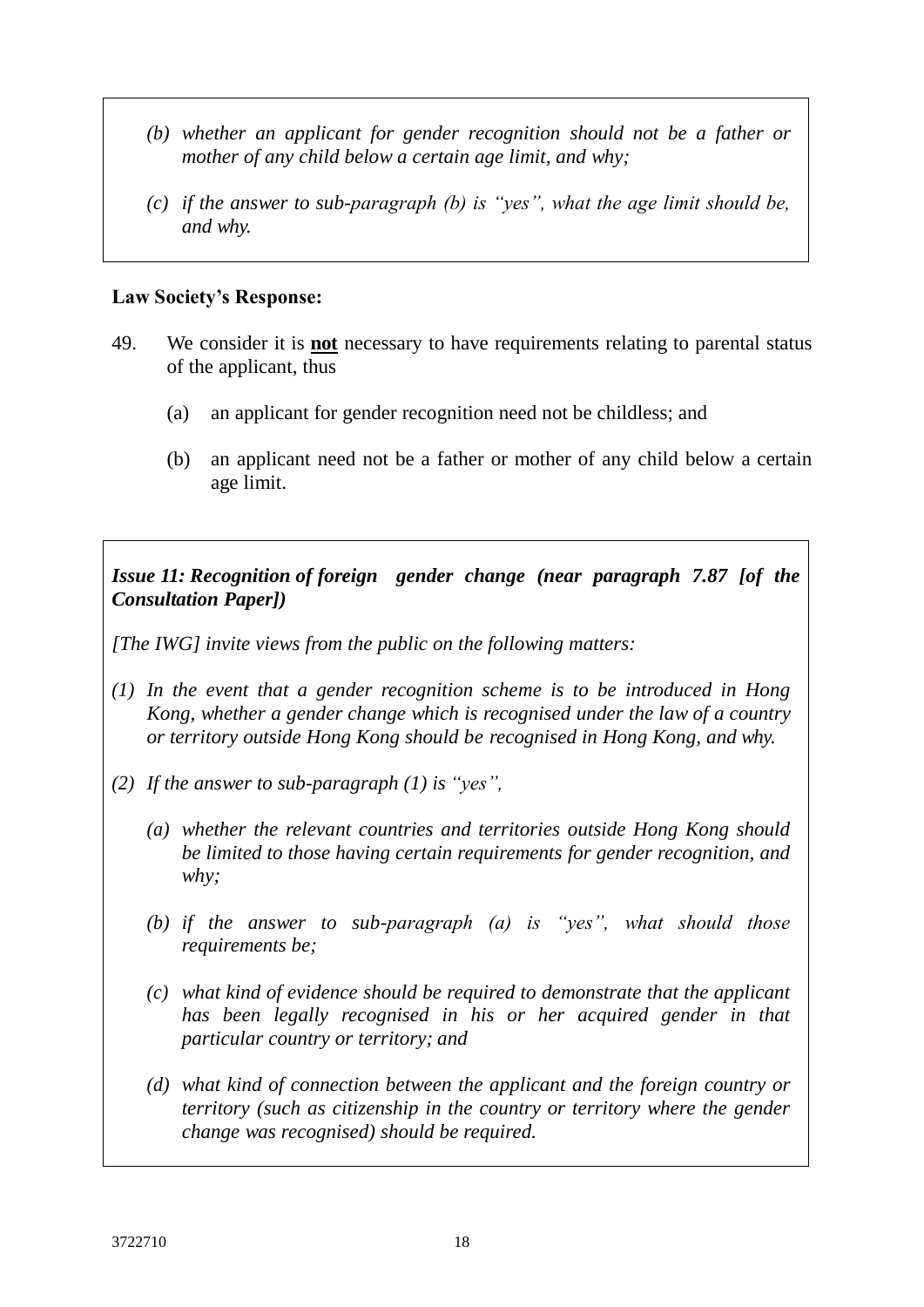- 50. **YES** a gender change which is recognised under the law of a country or territory outside Hong Kong should be recognised in Hong Kong.
- 51. When the IWG is to consider the recognition of gender change outside Hong Kong, we suggest it to draw reference to the UK, where "there are two types of application for gender recognition under the GRA, one of which is for "overseas application" i.e. for those who have changed gender under the law of a country or territory outside the UK (paragraph 3.60). There is in the UK an approved list of countries for those countries which legally recognize the applicants in their acquired genders.

*Issue 12: Other possiblenon-medical requirements for gender recognition (near paragraph 7.88 [of the Consultation Paper])*

*[The IWG] invite views from the public on the following matters:*

- *(1) In the event that a gender recognition scheme is to be introduced in Hong Kong, whether there should be any other non-medical requirement for gender recognition, and why.*
- *(2) If the answer to sub-paragraph (1) is "yes", what kind of further evidence in this regard should be required.*

#### **Law Society's Response:**

52. There should **not** be any other non-medical requirement for gender recognition.

*Issue 13: Type of gender recognition scheme, if adopted (near paragraph 8.10 [of the Consultation Paper])*

*[The IWG] invite views from the public on, in the event that a gender recognition scheme is to be introduced in Hong Kong, whether the scheme should be: (a) a legislative scheme, based on a (new) specific ordinance; (b) a judicial scheme, whereby issues related to gender recognition are considered by the courts on a case by case basis; (c) a scheme involving non-statutory, administrative measures only; or (d) a scheme comprising some combination of these approaches, and why.*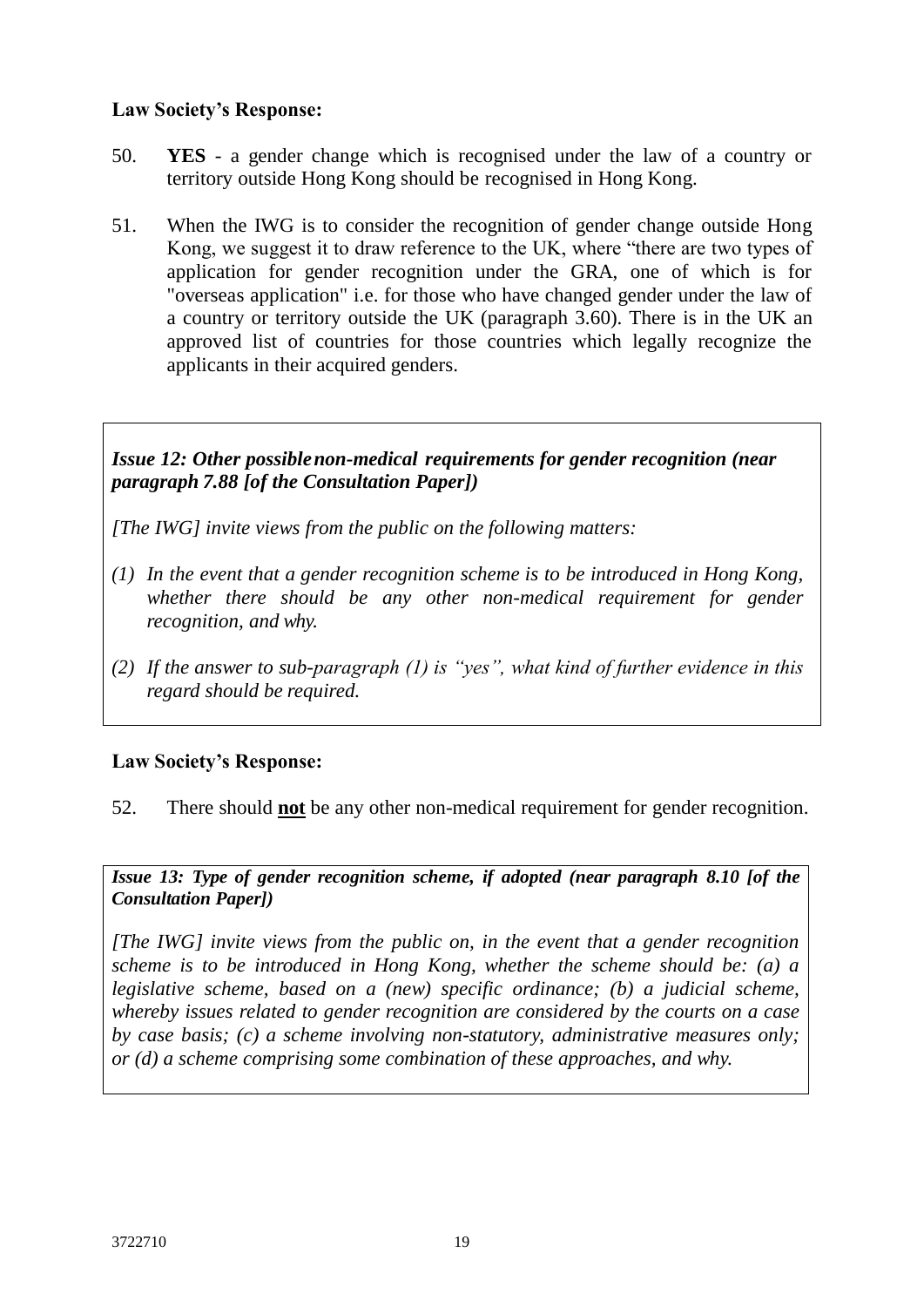- 53. In our Response to Issue 1 above, we have already stated that the recognition scheme should be backed up by a legislative scheme, based on a (new) specific ordinance.
- 54. In *W v Registrar of Marriages* (FACV 4/2012), the Court of Final Appeal was unanimous in finding favour with legislative intervention.
	- (a) Ma CJ and Ribeiro PJ discussed areas where "legislative intervention would be desirable" (para. 141-146 of the Judgement)
	- (b) Chan PJ held there is a strong case for a comprehensive review of the relevant legislation with a view to propose changes in the law concerning the problems facing transsexuals as soon as practicable (para 197)
	- (c) Bokhary NPJ suggested "much room for legislative reform still remains" (para. 226).
- 55. The following paragraphs from the *W's case* are note-worthy :

*"138. The second approach, involving legislative intervention, would in our view, be distinctly preferable. The legislature could set up machinery for an expert panel to vet gender recognition claims on a case-by-case basis and also to deal with some of the other legal issues mentioned below. A compelling model may readily be found in the United Kingdom's Gender Recognition Act 2004 ("GRA 2004") which, it will be recalled, was being prepared when Bellinger was decided in the House of Lords. The approach of the Act was then described by Lord Nicholls as "primary legislation which will allow transsexual people who can demonstrate they have taken decisive steps towards living fully and permanently in the acquired gender to marry in that gender". "*

*...*

*"143. Perusal of the GRA 2004 indicates that legislative intervention would also be beneficial in areas which include (apart from marriage and parenting) entitlement to benefits and pensions, discrimination, succession, the position of trustees administering trusts, sport, the application of gender-specific offences and recognition of foreign gender change and marriage. In respect of all these areas, the Act provides a practical model for possible approaches to dealing with legal issues which could arise."*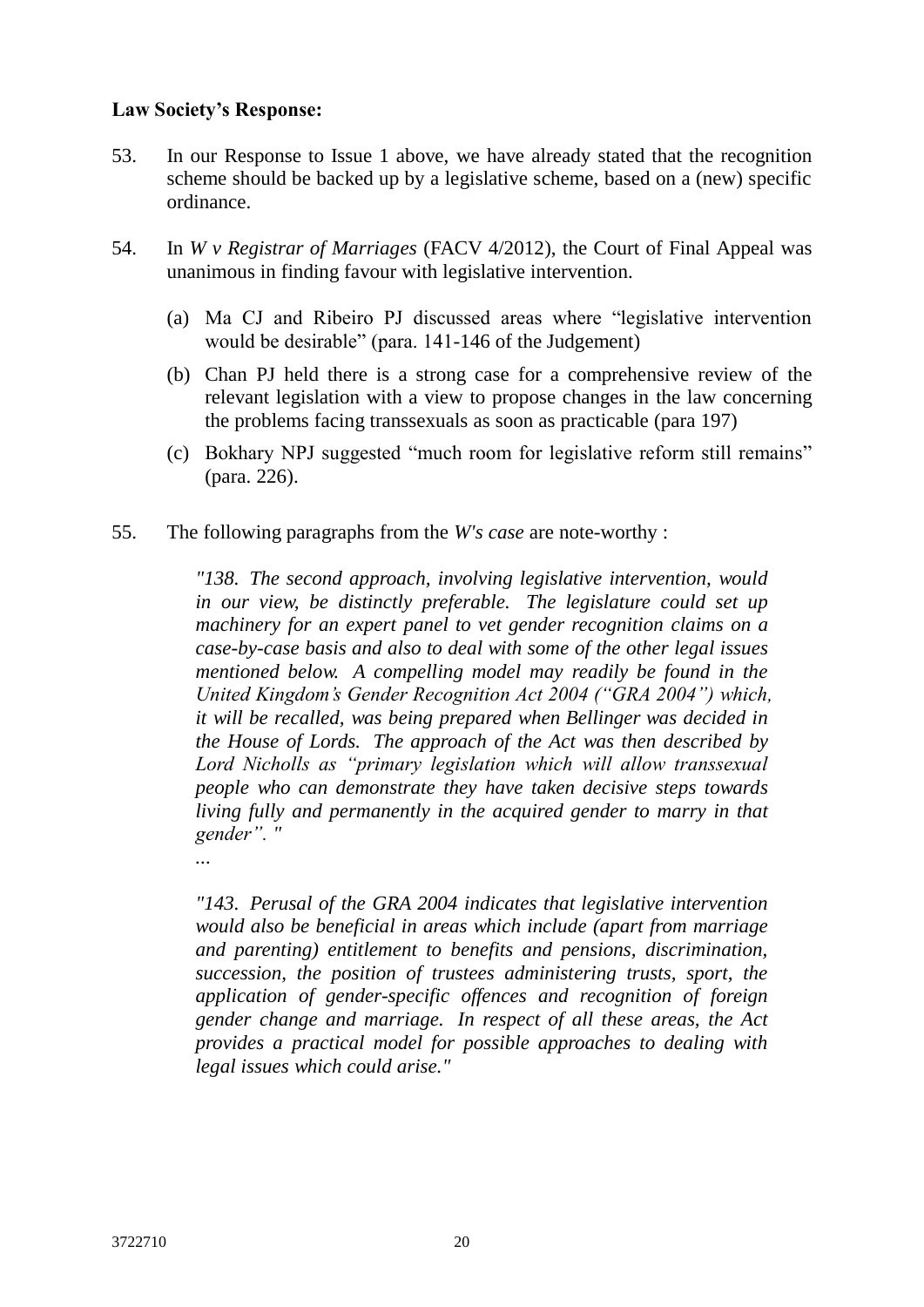*Issue 14: Adopting a scheme similar to overseas gender recognition scheme (near paragraph 8.16 [of the Consultation Paper])*

*[The IWG] invite views from the public on the following matters:*

- *(1) In the event that a gender recognition scheme is to be introduced in Hong Kong, whether the UK Gender Recognition Scheme is a suitable model to be adopted in Hong Kong, and why.*
- *(2) Whether there are any particular aspects of the UK model that should be adopted, or not adopted, or modified to suit the circumstances of Hong Kong, and why.*
- *(3) Whether another jurisdiction's gender recognition scheme (or any particular feature or features of any such scheme) would be more suitable to be adopted in Hong Kong than the UK model, andwhy.*
- *(4) Whether there is any particular gender recognition scheme in another jurisdiction (or any particular feature or features of any such scheme) that should not be adopted in Hong Kong, and why.*

## **Law Society's Response:**

- 56. We consider the experience with and the evolution of the Gender Recognition Scheme in the UK are relevant to Hong Kong in her consideration for a gender recognition scheme.
- 57. An issue which merits detailed consideration here is what official document(s) should be recognized to show the gender of an individual. In UK, individuals who have been granted recognition in the acquired gender will have new entries created in the UK birth register entry to reflect the acquired gender, and a new birth certificate will be issued recognizing the new legal gender, provided that he or she was born in the UK (paragraph 3.58).

We acknowledge that the issuance, if considered desirable, of a new birth certificate to individuals who have acquired a new gender, is one of the "postrecognition" issues to be covered in the second part of the IWG's study (paragraph 9.3). We would supply views in this regard in due course.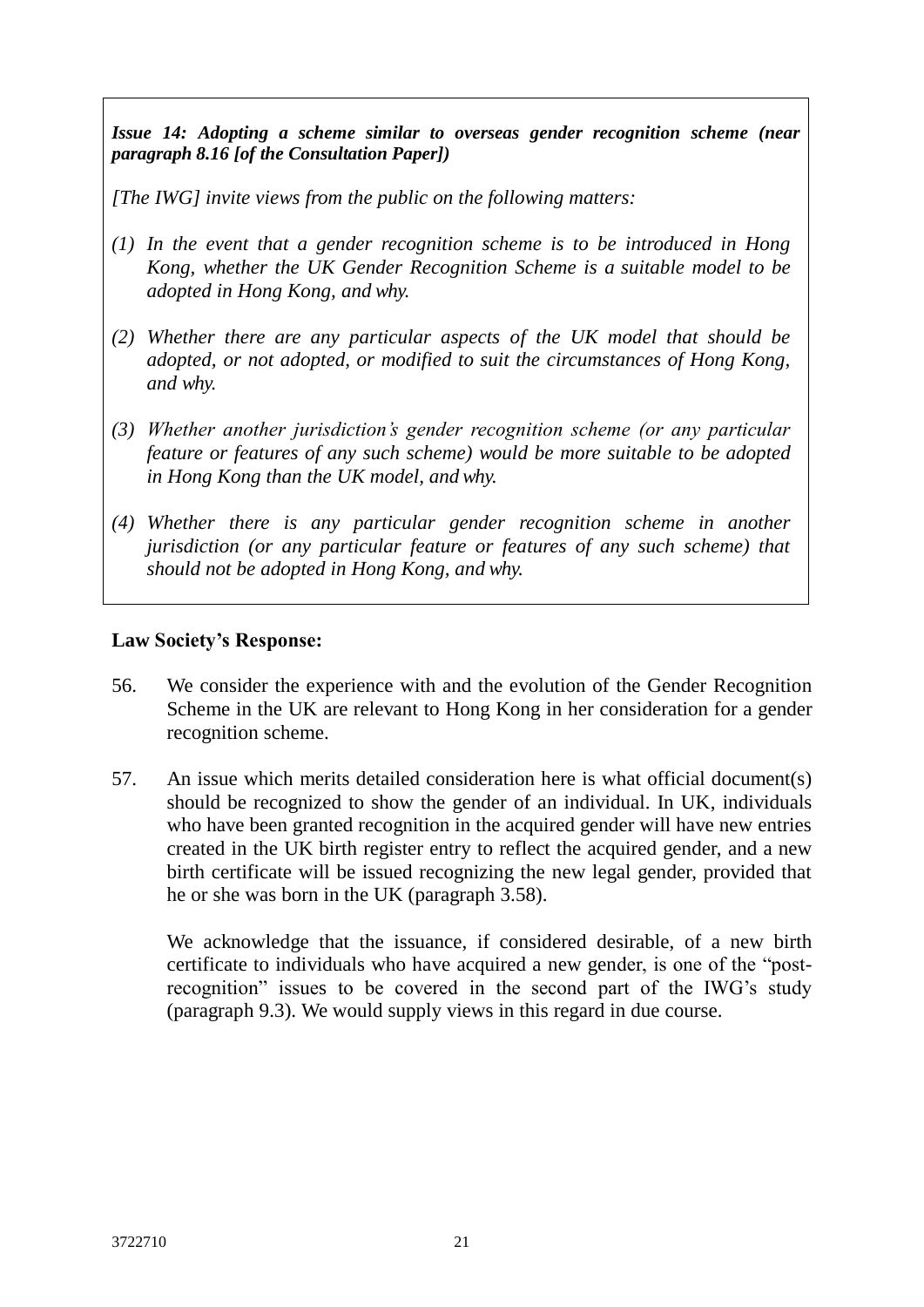## *Issue 15: Authority to determine applications for gender recognition (near paragraph 8.20 [of the Consultation Paper])*

*We invite views from the public on the following matters:*

- *(1) In the event that a gender recognition scheme is to be introduced in Hong Kong, whether the authority to determine applications for gender recognition should be a statutory body performing quasi-judicial or judicial functions (such as the UK's GRP), an administrative body, the courts, or any professional body, and why.*
- *(2) If an authority other than the courts in sub-paragraph (1) is opted for, whether there are any particular aspects of that type of authority that should be adopted, or not adopted, or modified to suit the circumstances of Hong Kong, and why.*
- *(3) If an authority other than an administrative body and the courts in paragraph (2) is opted for, what type of members should be on the authority (with regard to the composition of the authority to determine gender recognition applications). For example, whether medical experts, such as psychiatrists, psychologists and surgeons, lawyers, other type(s) of members (e.g., social workers) and/or overseas experts should be included, and why.*

#### **Law Society's Response:**

- 58. The answer to this question depends on the gender recognition model Hong Kong is to have. We repeat our Responses to Issue 2 in the above.
- 59. Where self-declaratory model is to be adopted, only an administrative body is needed to be set up to handle the paperwork relating to the application. On the other hand, if a surgery free model is to be implemented, we agree there should be a statutory body performing quasi-judicial or judicial functions (such as the UK's Gender Recognition Panel) to determine applications for gender recognition. A set of guidelines and criteria for gender recognition should be put in place.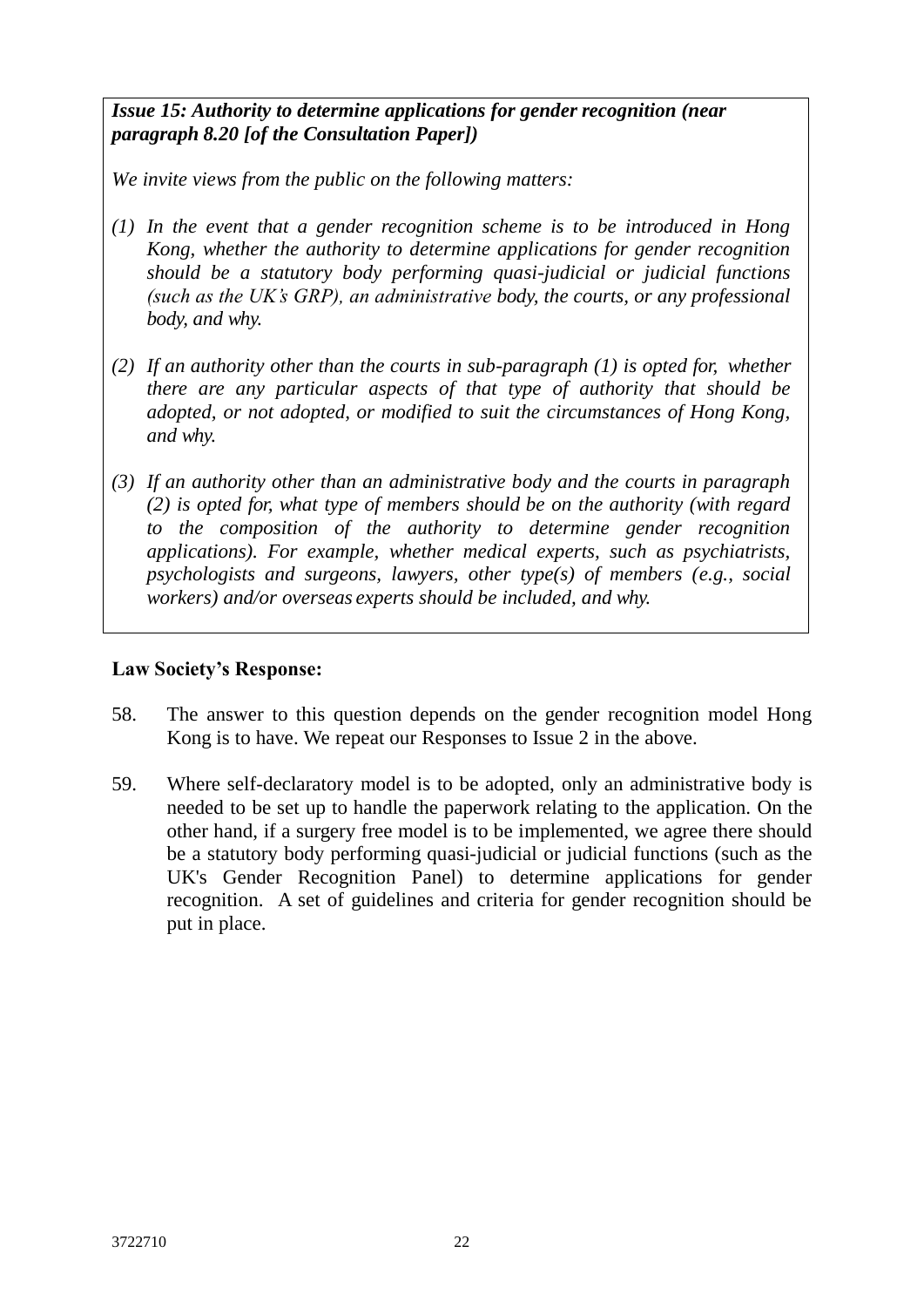*Issue 16: Adopting a possible dual-track gender recognition scheme (near paragraph 8.35 [of the Consultation Paper])*

*We invite views from the public on the following matters:*

- *(1) In the event that a gender recognition scheme is to be introduced in Hong Kong, whether a dual-track gender recognition scheme should be introduced with differing requirements (so that, for example, one person seeking full gender recognition for all legal purposes would have to satisfy stricter medical requirements (e.g., gender reassignment surgery), while another person wishing to have only the sex marker changed on their Identity Card could be required to satisfy less stringent requirements (e.g., proof of "real life test" for a specific period).*
- *(2) If the answer to sub-paragraph (1) is "yes", what should be the model of the dual-track scheme, and why.*
- *(3) If the answer to sub-paragraph (1) is "no", why it is so.*

#### **Law Society's Response:**

60. We do not consider a dual-track gender recognition scheme to be appropriate.

#### **Concluding Remarks**

- 61. International developments on gender recognition apparently are rapid. For instance, the UK (and lately Scotland) are already reviewing their gender recognition schemes. The scheme envisaged in the latest review in the UK could be a more up to date and human rights compliant scheme. In other jurisdictions, there could be recognition for non-binary gender people who are able to record their gender as "X".
- 62. When compared to the UK, the progress of implementing the *W's case* in Hong Kong is not satisfactory. After a lapse of 5 years, there is still no legislation in Hong Kong that provides for gender recognition.
- 63. We commend the IWG to our views, particularly as regards the need for consultation to proceed on the basis of human rights principles and obligations being given foremost weight and consideration. We are concerned by the delay in the adoption of a human rights compliant gender recognition scheme and relevant legislation
- 64. Hong Kong is a pluralistic and inclusive society with core values, as reflected in our Basic Law, that do not tolerate marginalization, harassment or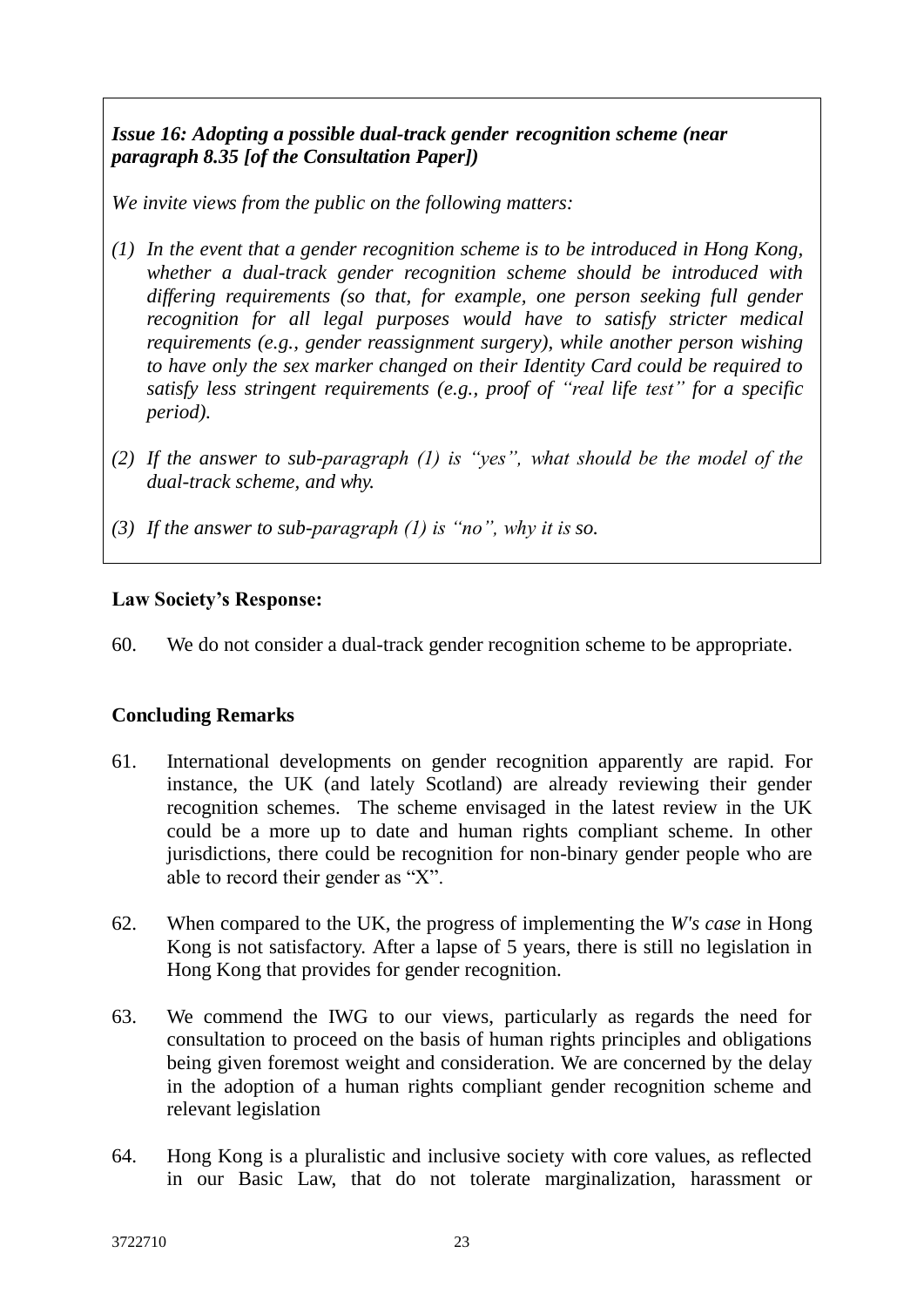discrimination of any members of our society. In regards to transgender members of our community, a set of clear legislation that give effect to the universal human rights, the rights to dignity, self-determination and bodily integrity should be enacted, without further delays.

65. We shall keenly await the engagement in the consultation of the Part II of the IWG study.

> **The Law Society of Hong Kong 28 December 2017**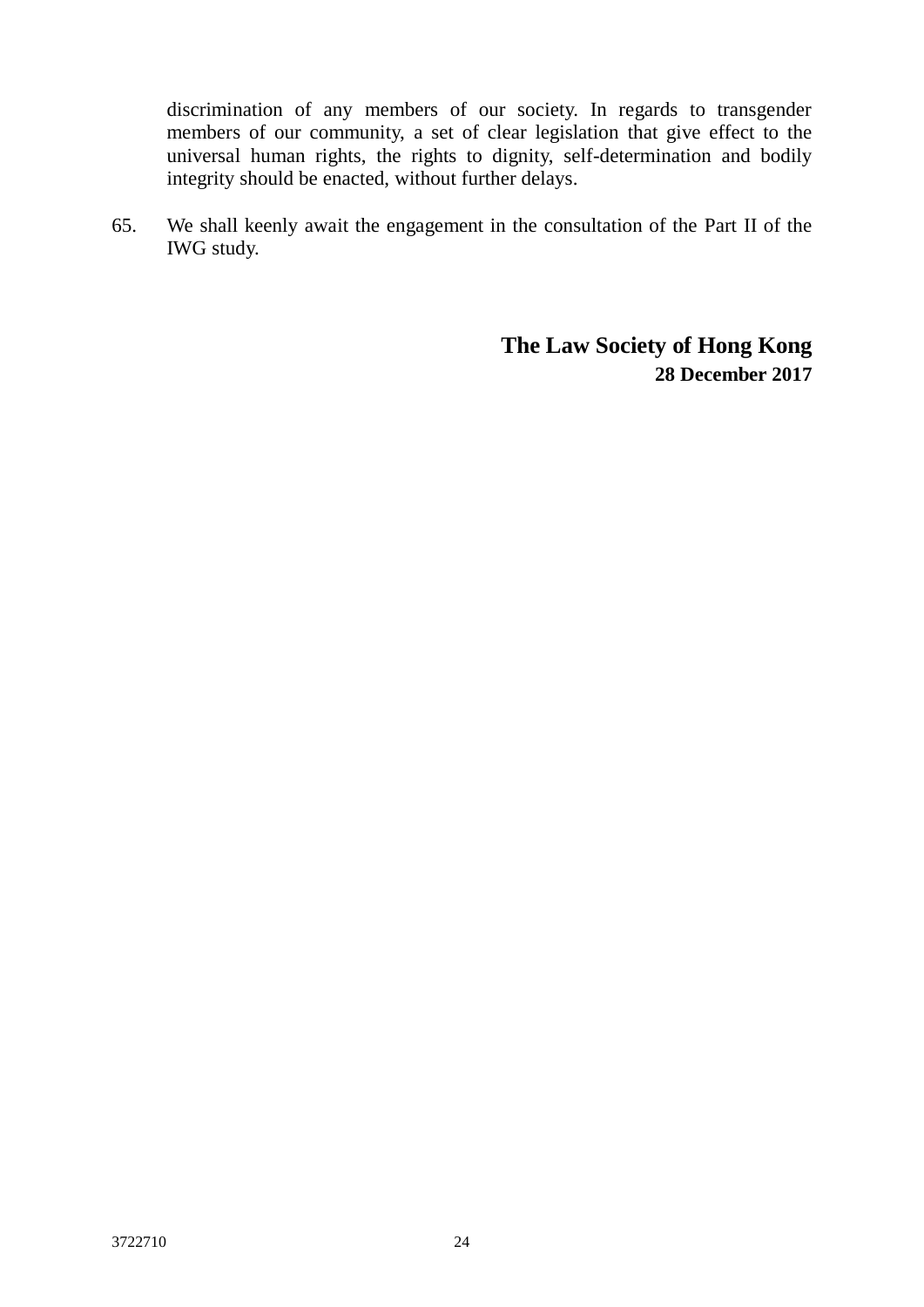# Annexure



# **Marriage (Amendment) Bill 2014**

# **Submissions**

#### **Background**

- 1. In *W v. the Registrar of Marriages* (FACV 4/2012) (the *W* case), the appellant W underwent full sex reassignment surgery (SRS) and intended to get married. The Registrar of Marriages refused to celebrate their marriage, deciding that W did not qualify as a woman under the Marriage Ordinance (Cap 181) (MO). The Director of Immigration (as the Registrar of Marriages) took the view that, for the purpose of marriage, the sex of a person referred to biological sex by birth. W brought judicial review proceedings to challenge the decision. Finding in favour of W, the Court of Final Appeal (CFA) held that biological factors were the only appropriate criteria for assessing the sex of an individual for the purposes of marriage, but such restrictive construction is inconsistent with the constitutional rights to marry protected by Art 37 of Basic Law and Art 19(2) of the Hong Kong Bill of Rights.
- 2. The CFA made it clear at the start of its judgment of *W* that the issue before the court was not same-sex marriage, but the marriages of the transgender persons who have undergone full  $SRS<sup>1</sup>$ .
- 3. In a subsequent Orders and Costs dated 16 July 2013, the CFA agreed to a 12-months' suspension of its order to afford the Government and the Legislature a proper opportunity to put in place a constitutionally compliant scheme capable of addressing the position of broader classes of persons potentially affected<sup>2</sup>.

<sup>&</sup>lt;sup>1</sup> Para 2, Judgment in FACV 4/2012 dated 13 May 2013

<sup>&</sup>lt;sup>2</sup> Para 7, Order and Costs in FACV 4/2012 dated 16 July 2013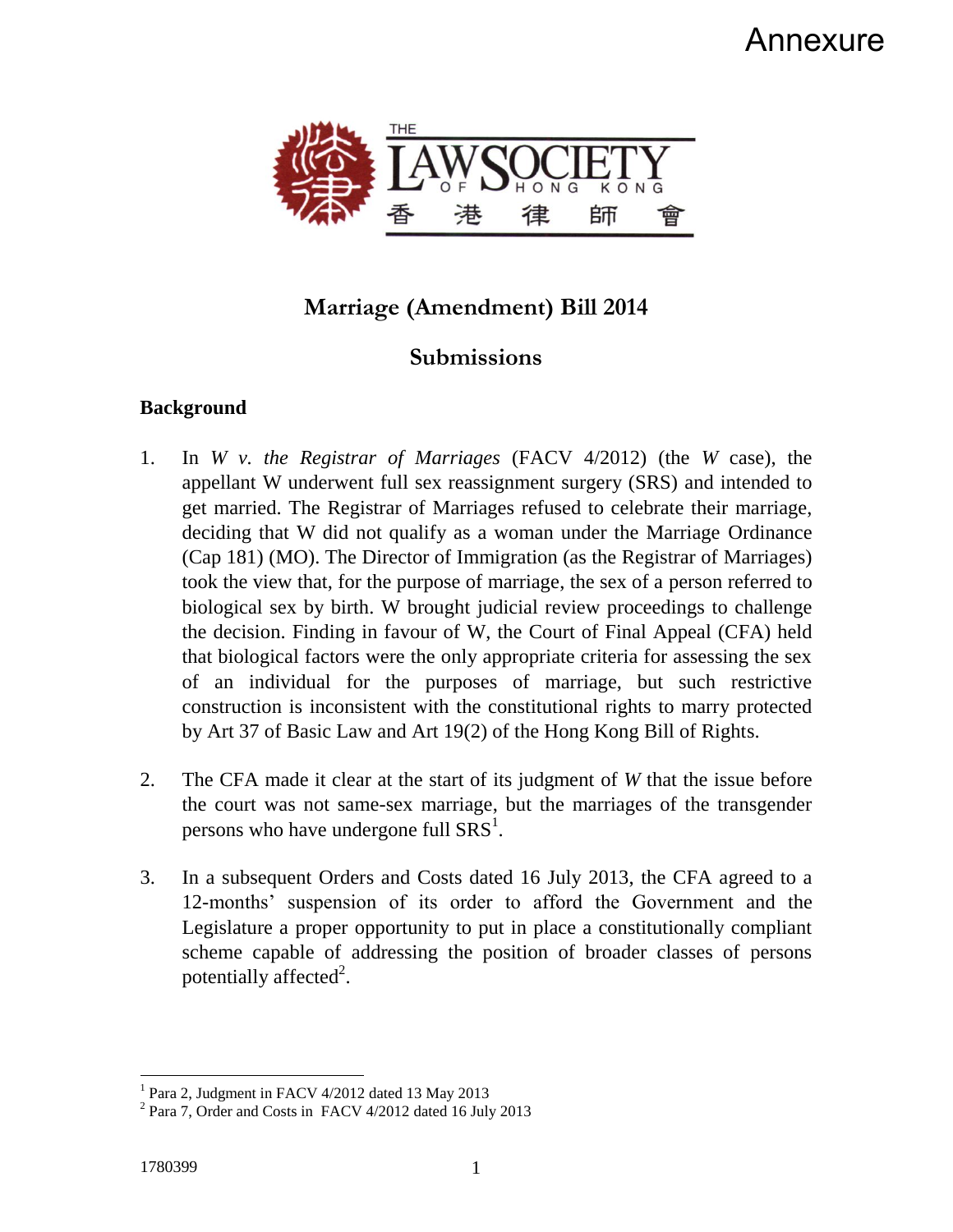#### **The Marriage (Amendment) Bill 2014**

- 4. In consequence, the Government introduced the Marriage (Amendment) Bill 2014 (the Bill) to implement the above CFA judgment. The Bill provides that for determining the sex of a party to a marriage under the MO, a person who has received a full SRS will be treated as being of the sex to which the person is re-assigned after the surgery<sup>3</sup>.
- 5. Full SRS is defined in the Bill in respect of certain surgical procedures (Clause 40A (2)).

#### **Scope of the proposed legislative amendments**

- 6. The Law Society notes that the scope of the Bill, as provided for, is quite narrow -
	- (a) the Bill only addresses how the gender in MO are being construed for the purposes of MO; in other words, it provides for matters connected only with marriage registration;
	- (b) Matters which take place after a marriage is registered fall outside the scope of the Bill.
- 7. The Law Society was given the understanding that, as explained in the Explanatory Memorandum of the Bill, the Administration's paper for discussion at the Security Panel on 7 January 2014, the Legislative Council Brief issued on 28 February 2014, as well as the Secretary for Security's speech moving the Second Reading of the Bill on 19 March 2014, the only purpose of the Bill is to implement the order of the CFA in W.
- 8. As such, the Bill could be considered as an "interim measure" taken by the Administration, as its response to the CFA judgment. In respect of other issues relating to, e.g. gender recognition, which has been left open by the CFA, the Law Society was advised that the Administration has set up an inter-departmental working group (IWG) on gender recognition<sup>4</sup> to consider.

<sup>&</sup>lt;sup>3</sup> See Preamble to the Bill and its Explanatory Memorandum.

<sup>&</sup>lt;sup>4</sup> Letter from the Security Bureau to the LegCo (Legal Services Division) dated 13 March 2014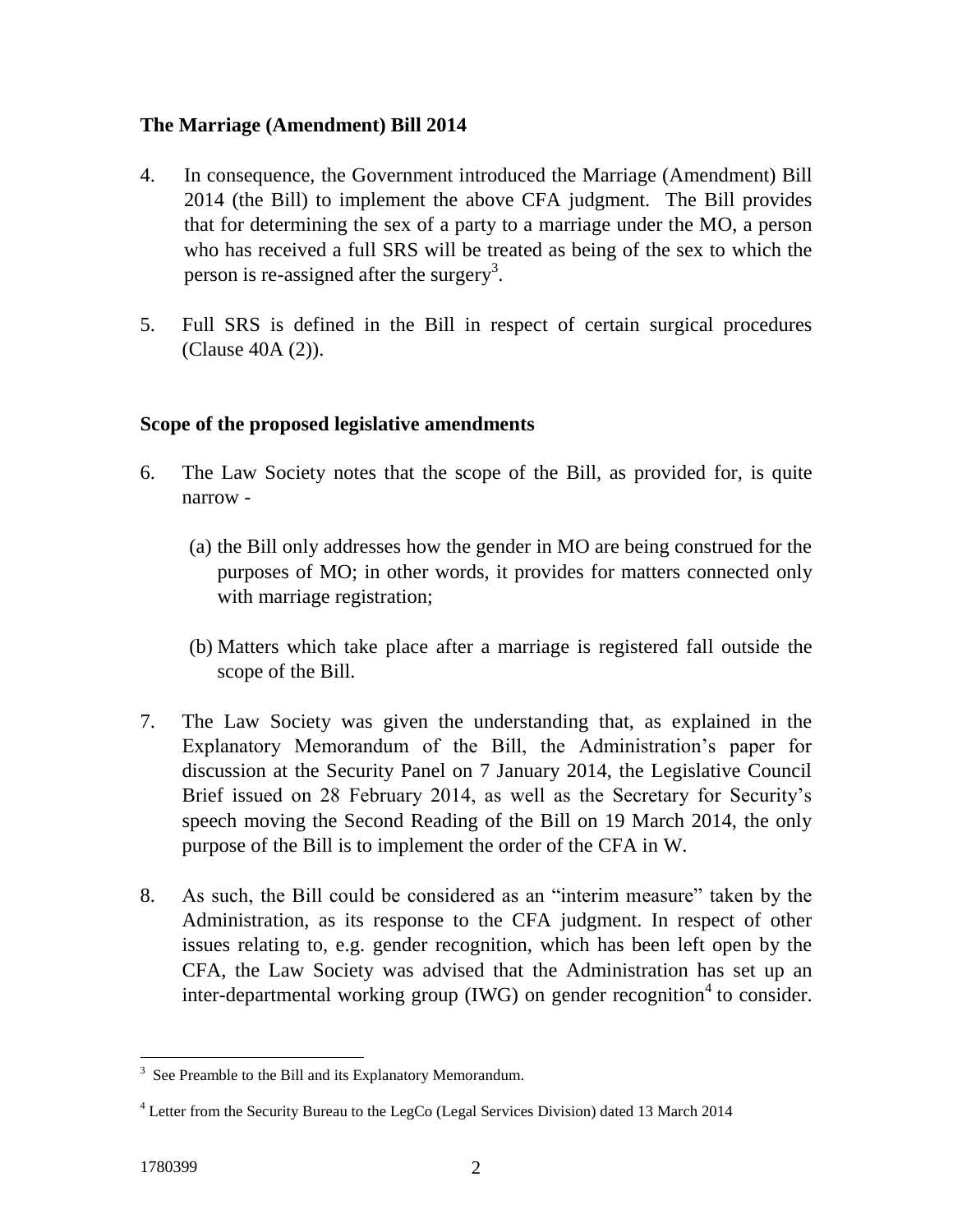At the time of this submission the IWG has not yet produced any report or made any recommendations to the Administration.

9. The Law Society shall keenly wait for consultation (if any) and/or the reports from the IWG and urges the Administration to thoroughly and carefully consider all those relevant matters arising from the *W* case and the Bill, including the issues which the Law Society identifies in the following paragraph.

#### **Legal Issues arising from the Bill**

10. The Law Society notes that the Legislative Council Secretariat has on 5 March 2014 and 25 March 2014 written to the Security Bureau to raise a number of valid and important questions on implications of the Bill upon various existing legislation concerning marriages, guardianship and inheritance law. The Law Society agrees that all these issues are pertinent, but they have not been canvassed at his stage. These should be addressed by the Administration, when the Administration is to proceed with the legislative process, either by this Bill or other legislative proposals.

#### **Constitutional Issues arising from the Bill**

- 11. The Law Society understands that SRS involves major and almost irreversible surgical procedures in that certain organs are to be removed and/or other organs are to be constructed. It necessarily carries with it a significant extent of pain and suffering, and an obligatory intensive rehabilitation programme, both physical and psychological<sup>5</sup>.
- 12. It is also the understanding of the Law Society that, medically speaking, after SRS has been completed, the transgender person would normally become sterile for the rest of his/her life.
- 13. Yet, under the Bill, in order to avail themselves to proper marriage recognition, transsexual persons need to undergo full SRS, as defined. There is no other means open to the transsexual people for marriage recognition.

<sup>&</sup>lt;sup>5</sup> For the purpose of this submission, the SRS as averred to refer to those surgical procedures intimated for the purpose of the Bill and is not for, for example, life-saving purposes.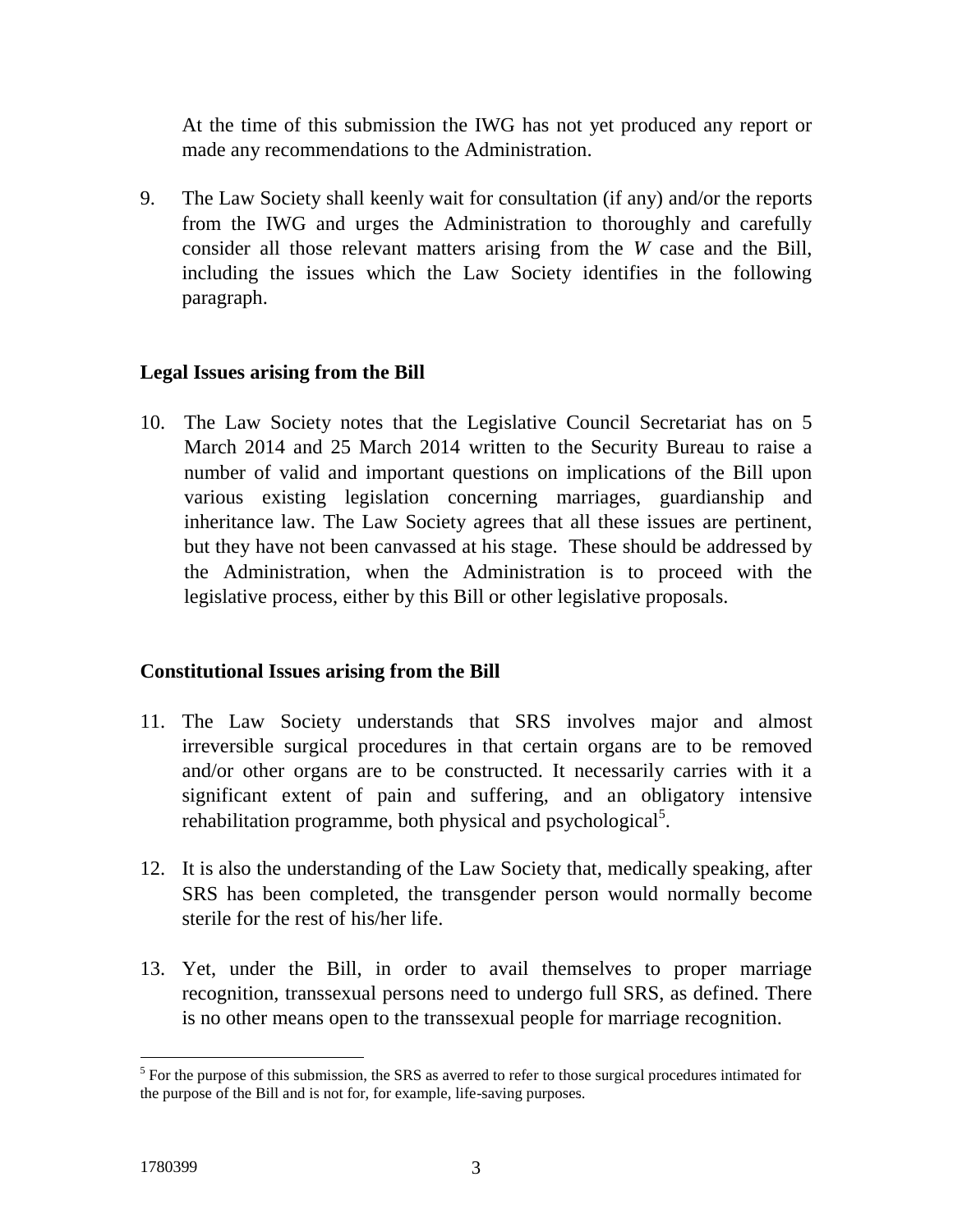- 14. This prerequisite for full SRS would therefore have an undesirable coercive effect on persons who would not otherwise be inclined to undergo this type of surgery<sup>6</sup>:
	- (a) people in the transgender community may choose to undergo only some of the surgical procedures defined in the Bill; others may decide not to undergone any SRS at all. The reasons for not undergoing full SRS, or completing all the stages for full SRS could include a lack of financial resources, appreciation of the risks involved in the surgery, medically or psychologically unable to cope with these surgeries, and/or preference for other less invasive medical treatment (e.g. hormonal treatment). The singularly narrow requirement of the Bill does not address these widely different needs of the transgender community;
	- (b) by insisting upon and enshrining the surgery requirement to become a legal prerequisite, the Government is in effect compelling the transgender community to undergo the surgery to have their sex reassigned in order they can satisfy the new requirements for the purpose of the MO.
- 15. The above are a prima facie violation of the following human rights:
	- (a) rights to marry;
	- (b) rights to reproduction;
	- (c) rights to privacy and family life.

These rights are protected by

- Article 37 of the Basic Law:
- Article 3 and 19(2) of section 8 of the HK Bill of Rights Ordinance, Cap 383
- Article 16, 17 and 23 of the International Covenant on Civil and Political Rights, 1966 (ICCPR); and
- Article 15, Convention on the Elimination of All forms of Discrimination against Women, 1981.

<sup>6</sup> See the remarks of Lord Nicholls in *Bellinger v. Bellinger* [2003] 2 AC 467 at para 41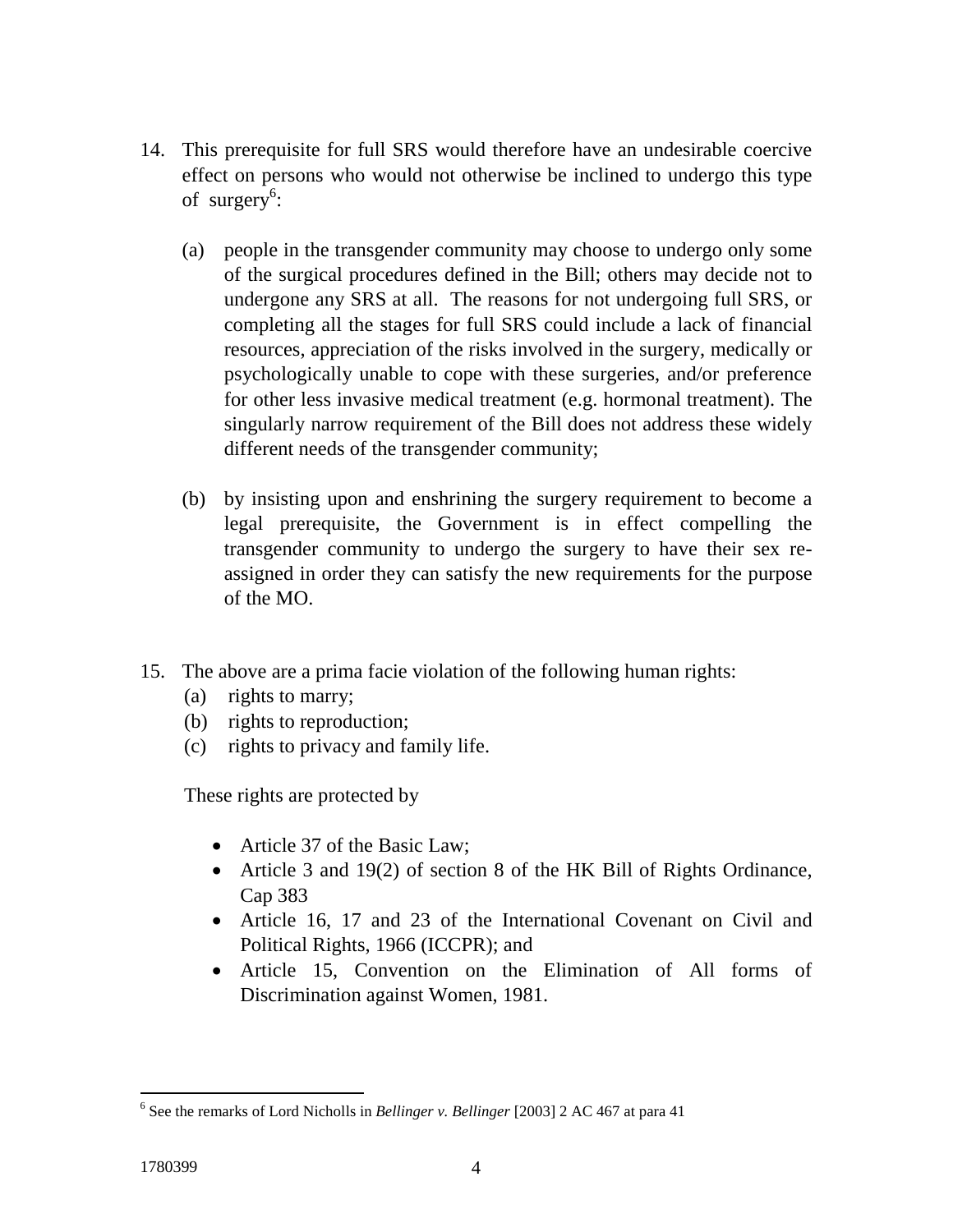- 16. Apparently the SRS itself could also amount to violation of those other rights against cruel, inhuman or degrading treatment which are protected by international conventions, such as the Convention Against Torture and Inhuman, Cruel or Degrading Treatment or Punishment 1984 (CAT) (Articles 2, 16) the European Convention on Human Rights (Article 3) and ICCPR Art 7.
- 17. Additionally, there could be potential discrimination arising from the Bill. The views of the Chairperson of the Equal Opportunities Commission on the above are noted by the Law Society<sup>7</sup>.

## **Approaches in the UK**

- 18. The Law Society notes that in the majority judgment, Ma CJ and Ribeiro PJ stated in clear terms that the Court preferred to establish a gender recognition procedure (to be achieved by legislation) whereby each case is examined with a view to certification by an expert panel. The Court suggested reference could be drawn to the United Kingdom's Gender Recognition Act 2004 (GRA 2004) which was described by Lord Nicholls as "primary legislation which will allow transsexual people who can demonstrate they have taken decisive steps towards living fully and permanently in the acquired gender to marry in that gender".
- 19. The following passage extracted from *Bellinger v. Bellinger* [2003] 2 AC 467on GRA 2004 is note-worthy:

"*True to that description, the GRA 2004 does not lay down a bright line test for when a transsexual person does or does not qualify for recognition in his or her acquired gender. Instead, the Act sets up a panel with legal and medical members which hears applications for gender recognition and requires the panel to grant a gender recognition certificate:*

*… if satisfied that the applicant –*

- *(a) has or has had gender dysphoria,*
- *(b) has lived in the acquired gender throughout the period of two years ending with the date on which the application is made,*
- *(c) intends to continue to live in the acquired gender until death, and*

<sup>&</sup>lt;sup>7</sup> See SCMP articles on 28 March 2014 and on 2 April 2014 both by York Chow.